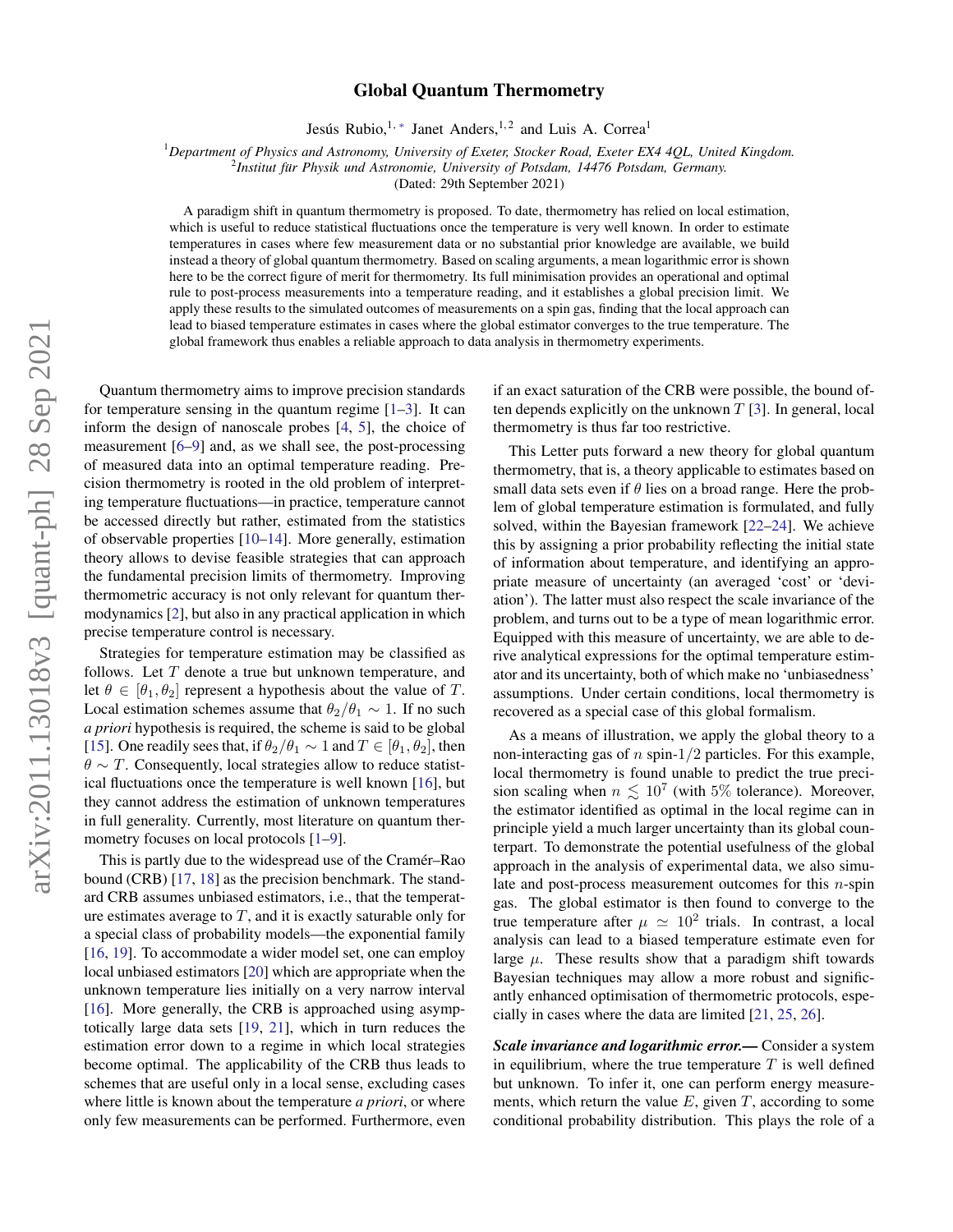likelihood function [\[19,](#page-4-9) [22\]](#page-4-12), as it links the measurement process with the unknown parameter. We denote such function by  $p(E|\theta)$ , where we recall that  $\theta$  is our hypothesis for the true temperature T. Instead of assuming that  $\theta \sim T$ , as local thermometry does, we introduce a prior probability  $p(\theta)$  as a proxy for our initial state of information about  $T$ . It is then instructive to adopt the limit of complete ignorance, opposite to (and more general than) local estimation.

Naively, one would represent complete ignorance as  $p(\theta) \propto$ 1. However, the conditional probability  $p(E|\theta)$  only depends on  $\theta$  through the dimensionless ratio  $E/(k_B\theta)$ , i.e.,

<span id="page-1-5"></span>
$$
p(E|\theta)dE = \frac{f[E/(k_B\theta)]}{\int d\hat{E}f[\hat{E}/(k_B\theta)]}dE
$$
 (1)

for some function f and where  $k_B$  is Boltzmann's constant. This implies that we are dealing with a scale estimation problem  $[22, 23, 27]$  $[22, 23, 27]$  $[22, 23, 27]$  $[22, 23, 27]$  $[22, 23, 27]$ . Given that T is, at this stage, completely unknown, so is the scale of the problem. Consistency thus demands our initial state of information to be invariant under transformations  $E \mapsto E' = \gamma E$  and  $\theta \mapsto \theta' = \gamma \theta$ [\[11,](#page-4-18) [22\]](#page-4-12), where  $\gamma$  is a dimensionless constant. In turn, this means that our prior must satisfy  $p(\theta)d\theta = p(\theta')d\theta'$ , which leads to the functional equation  $p(\theta) = \gamma p(\gamma \theta)$  with solution  $p(\theta) \propto 1/\theta$  [\[22,](#page-4-12) [23\]](#page-4-16). Indeed, note that the problem could have been equivalently formulated in terms of the inverse temperature  $\beta = 1/k_B\theta$ . Such choice should not alter our prior knowledge and yet, taking  $p(\theta) \propto 1$  gives  $p(\beta) \propto 1/\beta^2$ , while  $p(\theta) \propto 1/\theta$  correctly leads to  $p(\beta) \propto 1/\beta$  [\[11\]](#page-4-18).

To map a measurement outcome  $E$  into a temperature, we build a point estimator  $\hat{\theta}(E)$ . Its quality is assessed via some deviation function  $\mathcal{D}[\tilde{\theta}(E), \theta]$  gauging the deviation of  $\tilde{\theta}(E)$ from  $\theta$ . Since all the required information is contained in the joint probability  $p(E, \theta) = p(\theta)p(E|\theta) \propto p(E|\theta)/\theta$  we write the average uncertainty of  $\theta(E)$  as

<span id="page-1-0"></span>
$$
\bar{\epsilon}_{\mathcal{D}} := \int dE \, d\theta \, p(E,\theta) \, \mathcal{D}[\tilde{\theta}(E),\theta]. \tag{2}
$$

The integration over  $\theta$  accounts for all the available prior information and makes Eq. [\(2\)](#page-1-0) temperature-independent. This is a key feature that, unlike the local approach, leads to wellposed optimisation problems [\[22\]](#page-4-12).

Our next step is to establish the form of the deviation function D. Let the dimensionless scalar  $x \in (-\infty, \infty)$ , and let its prior be  $p(x) \propto 1$ . As discussed, e.g., in [\[22\]](#page-4-12), this is a translationally invariant estimation problem, for which a flat prior represents complete ignorance. The deviation of  $\tilde{x}(E)$  from x is then naturally quantified by the k-distance  $\mathcal{D}[\tilde{x}(E), x] = |\tilde{x}(E) - x|^k$ . Now we observe that setting  $x = \alpha \log(k_B \theta/\epsilon_0)$  maps this hypothetical scenario into our thermometry problem, since  $p(x)dx = p(\theta)d\theta$  implies  $p(x) \propto 1 \mapsto p(\theta) \propto 1/\theta$ . Here,  $\varepsilon_0$  is an arbitrary constant with units of energy included merely for dimension neutral-isation [\[28\]](#page-4-19), while  $\alpha$  is a proportionality factor. Therefore,

<span id="page-1-1"></span>
$$
\mathcal{D}[\tilde{x}(E), x] \mapsto \mathcal{D}[\tilde{\theta}(E), \theta] = \left| \alpha \log \left[ \frac{\tilde{\theta}(E)}{\theta} \right] \right|^k, \quad (3)
$$

which is a *bona fide* scale parameter deviation function: it is symmetric, i.e.,  $\mathcal{D}(\tilde{\theta}, \theta) = \mathcal{D}(\theta, \tilde{\theta})$ ; it respects the invariance of the problem, that is,  $\mathcal{D}(\gamma\tilde{\theta},\gamma\theta) = \mathcal{D}(\tilde{\theta},\theta)$ ; it reaches its absolute minimum at  $\theta = \theta$  where it vanishes; and it grows (decreases) monotonically from (towards) that minimum when  $\tilde{\theta} > \theta$  ( $\tilde{\theta} < \theta$ ). While there may be other functions compatible with these conditions, Eq. [\(3\)](#page-1-1) is certainly a suitable choice for thermometry. Below we further show that for  $\alpha = 1$  and  $k = 2$ , the global framework can be reduced to local thermometry assuming one does have prior (local) information. For that reason, we will fix  $\alpha = 1$  and  $k = 2$  in the following, and after Eq. [\(3\)](#page-1-1) is inserted in Eq. [\(2\)](#page-1-0), we arrive at

<span id="page-1-2"></span>
$$
\bar{\epsilon}_{\text{mle}} = \int dE \, d\theta \, p(E, \theta) \, \log^2 \left[ \frac{\tilde{\theta}(E)}{\theta} \right]. \tag{4}
$$

We call  $\bar{\epsilon}_{\text{mle}}$  *mean logarithmic error.* 

*Optimal global strategy.—* Our goal is to find the temperature estimator that is optimal with respect to Eq. [\(4\)](#page-1-2). To do this, we must minimise  $\bar{\epsilon}_{\text{mle}}$  over all possible estimators. Since  $\bar{\epsilon}_{\text{mle}}$  is a functional of  $\tilde{\theta}(E)$ , i.e.,  $\bar{\epsilon}_{\text{mle}} = \epsilon[\tilde{\theta}(E)]$ , this is achieved by solving the variational problem

$$
\delta \epsilon[\tilde{\theta}(E)] = \delta \int dE \mathcal{L}[\tilde{\theta}(E), E] = 0, \tag{5}
$$

where  $\mathcal{L}[\tilde{\theta}(E), E] := \int d\theta p(E, \theta) \log^2 [\tilde{\theta}(E)/\theta]$  plays the role of a Lagrangian. We find that the optimal estimator  $\tilde{\vartheta}(E)$ minimising Eq.  $(4)$  is given by

<span id="page-1-3"></span>
$$
\frac{k_B \tilde{\vartheta}(E)}{\varepsilon_0} = \exp\left[\int d\theta \, p(\theta|E) \log\left(\frac{k_B \theta}{\varepsilon_0}\right)\right],\qquad(6)
$$

where  $p(\theta|E) = p(E, \theta)/p(E)$  is the posterior probability, given by Bayes theorem, and  $p(E) = \int d\theta p(E, \theta)$  [\[29\]](#page-4-20). Inserting the optimal estimator  $\tilde{\theta}(E)$  as  $\tilde{\theta}(E)$  in Eq. [\(4\)](#page-1-2) further gives the optimal logarithmic error  $\bar{\epsilon}_{\text{opt}}$ . The latter can be interpreted intuitively when split as

<span id="page-1-4"></span>
$$
\bar{\epsilon}_{\rm opt} = \bar{\epsilon}_{\rm p} - \mathcal{K},\tag{7}
$$

where  $\bar{\epsilon}_{\rm p} := \int d\theta \, p(\theta) \log^2(\tilde{\vartheta}_{\rm p}/\theta)$  is the uncertainty prior to any measurement, with optimal (prior) estimate  $k_B\tilde{\vartheta}_p/\varepsilon_0 =$  $\exp[\int d\theta p(\theta) \log(k_B\theta/\varepsilon_0)]$ , and

$$
\mathcal{K} := \int dE \, p(E) \, \log^2 \left[ \frac{\tilde{\vartheta}(E)}{\tilde{\vartheta}_{\rm p}} \right] \tag{8}
$$

can be thought of as the maximal information provided by the measurement  $E$ , on average. The calculations leading to Eqs. [\(6\)](#page-1-3) and [\(7\)](#page-1-4) are given in the Supplemental Material.

Eqs. [\(6\)](#page-1-3) and [\(7\)](#page-1-4) constitute our main result. The former gives an optimal estimator,  $\hat{\vartheta}(E)$ , requiring no prior assumptions and directly applicable on a given dataset. Eq. [\(7\)](#page-1-4) indicates the corresponding uncertainty,  $\bar{\epsilon}_{\text{opt}}$ . Since  $\bar{\epsilon}_{\text{opt}}$  is a true minimum, Eq. [\(7\)](#page-1-4) also serves as a generalised precision 'bound' for temperature estimation [\[30\]](#page-4-21). Unlike the CRB [\[3\]](#page-3-2), this *holds for*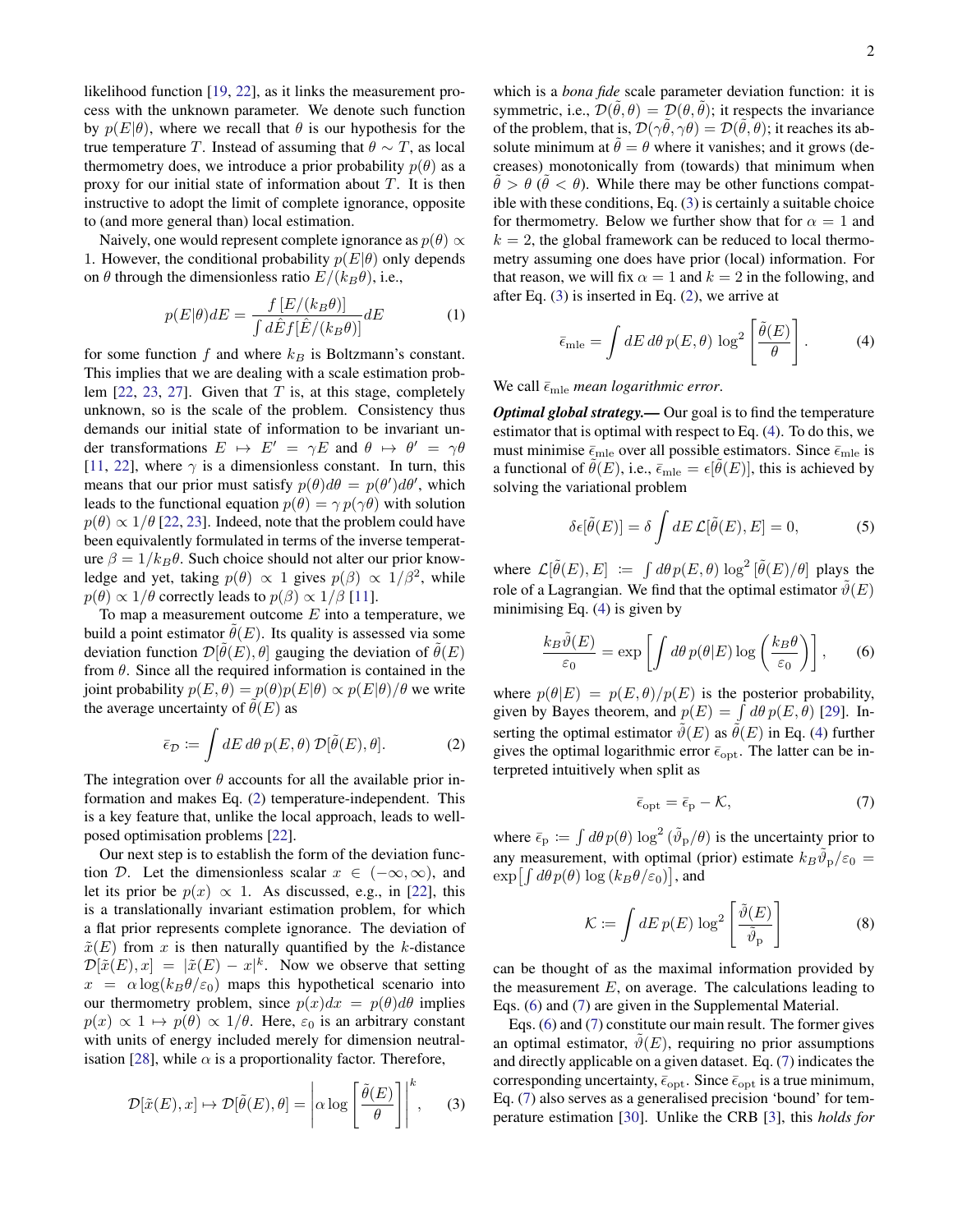*any estimator, biased or unbiased*. In addition, these results, currently written for a single measurement with outcome  $E$ , can be trivially adapted to account for any number of repetitions, i.e., i.i.d.  $(E_1, E_2, \dots)$  [\[25\]](#page-4-14). *Global thermometry is thus able to build temperature estimates drawn from abitrary datasets, including cases with scarce data*.

*Recovery of local thermometry.—* While, for the sake of generality, T was initially assumed to be completely unknown, one may insert a more localised prior  $p(\theta)$  from Eq. [\(4\)](#page-1-2) on-wards [\[31,](#page-4-22) [32\]](#page-4-23). In that case, the hypothesis  $\theta$  will effectively lie in a narrow range and the estimator  $\theta(E)$  will be close to  $\theta$ . One then has  $\log^2 [\tilde{\theta}(E)/\theta] \simeq [\tilde{\theta}(E)/\theta - 1]^2$ , so that Eq. [\(4\)](#page-1-2) can be approximated as

<span id="page-2-0"></span>
$$
\bar{\epsilon}_{\text{mle}} \simeq \int d\theta \, p(\theta) \, \frac{\Delta \tilde{\theta}^2}{\theta^2},\tag{9}
$$

where  $\Delta \tilde{\theta}^2 := \int dE p(E|\theta) [\tilde{\theta}(E) - \theta]^2$ . Eq. [\(9\)](#page-2-0) is the averaged noise-to-signal ratio  $\Delta \tilde{\theta}^2 / \theta^2$  weighted by the prior [\[33\]](#page-4-24). Since  $\Delta \tilde{\theta}^2$  is the 'frequentist' mean square error [\[16\]](#page-4-6), it may be lower bounded as [\[19,](#page-4-9) [22\]](#page-4-12)

<span id="page-2-1"></span>
$$
\Delta \tilde{\theta}^2 \geqslant \frac{1}{F(\theta)} \left[ 1 + \frac{\partial b(\theta)}{\partial \theta} \right]^2 + b(\theta)^2, \tag{10}
$$

where we have introduced the Fisher information

$$
F(\theta) = \int \frac{dE}{p(E|\theta)} \left[ \frac{\partial p(E|\theta)}{\partial \theta} \right]^2, \quad (11)
$$

and the bias  $b(\theta) := \int dE p(E|\theta) [\tilde{\theta}(E) - \theta]$ . Provided that  $b(\theta) \simeq 0$  as is assumed in the local approach [\[16\]](#page-4-6), we see that Eqs. [\(9\)](#page-2-0), [\(10\)](#page-2-1), and  $p(\theta)/\theta^2 \ge 0$  lead to the Cramér–Rao-like bound

<span id="page-2-2"></span>
$$
\bar{\epsilon}_{\text{mle}} \gtrsim \int d\theta \, \frac{p(\theta)}{\theta^2 F(\theta)} := \bar{\epsilon}_{\text{cr}}.\tag{12}
$$

Equality would hold only inasmuch as the assumptions under-pinning Eq. [\(12\)](#page-2-2) are fulfilled. Namely,  $b(\theta) \simeq 0$  and closeness of  $\hat{\theta}(E)$  and  $\theta$ , which makes  $\bar{\epsilon}_{cr}$  a local quantifier even when  $\theta$  is integrated. Hence, we have derived a local form of thermometry as a limit of the global framework.

Note that the quantifier  $\bar{\epsilon} = \int d\theta \, p(\theta) F(\theta)^{-1}$  has been proposed as an attempt to supersede the local paradigm [\[34,](#page-4-25) [35\]](#page-4-26). Notwithstanding its merits—Ref. [\[35\]](#page-4-26) reports results beyond standard local thermometry—such  $\bar{\epsilon}$  is *not* scale invariant. This might be ignored if the prior is narrowly concentrated around some fixed  $\theta'$ , since then  $\bar{\epsilon}_{cr} \simeq [(\theta')^2 F(\theta')]^{-1}$  and  $\bar{\epsilon} \simeq F(\theta')^{-1}$ . That is, one is left in both cases with the Fisher information. But this limiting assumption is unnecessary in our truly global and intrinsically scale invariant approach.

*Example: Non-interacting spin gas.—* We now turn to illustrate how to find the best thermometric precision one could possibly get. Let us consider a gas of  $n$  non-interacting spin-1/2 particles with energy gap  $\hbar\omega$  in thermodynamic equilibrium. This could correspond, e.g., to a dilute cloud of impurities fully equilibrated with a co-trapped ultra-cold majority



<span id="page-2-4"></span>Figure 1. (colour online) a) Log-log plot of the global optimum  $\bar{\epsilon}_{\text{opt}}$ in Eq.  $(7)$  (solid green) and local Cramér–Rao-like bound in Eq.  $(12)$  $(12)$ (dot-dashed blue) for a gas of n non-interacting spin- $1/2$  particles in thermal equilibrium. As can be seen, the global optimum is lower than the local bound unless  $n \to \infty$ , meaning that the local bound misses information when  $n$  is 'too small'. Eq. [\(14\)](#page-3-5) gives an asymptotic expansion matching the global optimum when  $n \gtrsim 10^2$  (dashed purple). b) Data analysis in global thermometry. We simulated the outcomes  $\mathbf{r} = (r_1, \dots, r_\mu)$  of  $\mu$  energy measurements on the *n*-spin gas, with  $n = 150$  and true temperature (solid red)  $k_BT/(\hbar\omega) = 4$ . We then post-processed  $r$  using the global estimator in Eq. [\(6\)](#page-1-3) (dotted blue) and a local estimator initialised at  $k_B\theta_0/(\hbar\omega) = 3$  [\[16,](#page-4-6) [19\]](#page-4-9) (dot-dashed black). The global estimate converges to the true temperature after  $\mu \simeq 10^2$  shots. In contrast, the local theory leads to a biased estimate even for  $\mu \simeq 500$ . The global error is calculated via Eq. [\(4\)](#page-1-2) but with average over the posterior  $p(\theta|\mathbf{r})$  (see Supplemental Material). The standard CRB gives the local error [\[16,](#page-4-6) [19\]](#page-4-9).

gas, whose temperature needs to be measured precisely [\[36–](#page-4-27) [39\]](#page-4-28). The probability of measuring the total energy  $E$  to be  $r\hbar\omega$ , with  $r = 0, 1, ..., n$ , is [\[12,](#page-4-29) [40\]](#page-4-30)

<span id="page-2-3"></span>
$$
p(r|\theta) = {n \choose r} \frac{\exp[-r\hbar\omega/(k_B\theta)]}{Z[\hbar\omega/(k_B\theta)]},
$$
 (13)

where  $Z[\hbar\omega/(k_B\theta)] = {\exp[-\hbar\omega/(k_B\theta)] + 1}^n$  is the partition function. Additionally, suppose that  $p(\theta) \propto 1/\theta$  is defined, for instance, on the finite support  $k_B\theta/(\hbar\omega) \in$ [0.1, 10], so that normalisation gives  $p(\theta) = 1/[2\theta \log(10)].$ 

The optimum  $\bar{\epsilon}_{\text{opt}}$  can be readily evaluated after inserting the prior  $p(\theta)$  and the likelihood [\(13\)](#page-2-3) into Eq. [\(7\)](#page-1-4) [\[41\]](#page-4-31). The result, for *n* ranging from [1](#page-2-4)0 to  $10^5$ , is shown in Fig. 1 a). The local limit of this error [cf. Fig. [1](#page-2-4) a)] is shown to take the form  $\bar{\epsilon}_{cr} \simeq 51.7/n$  in the Supplemental Material. Comparing both, we observe convergence as  $n \to \infty$ , confirming the emergence of local thermometry within the global theory. However, for finite *n* we see that  $\bar{\epsilon}_{cr} > \bar{\epsilon}_{opt}$ . That is, while the global estimator extracts all available information for any  $n$ , a local approach leads to information loss when n is small.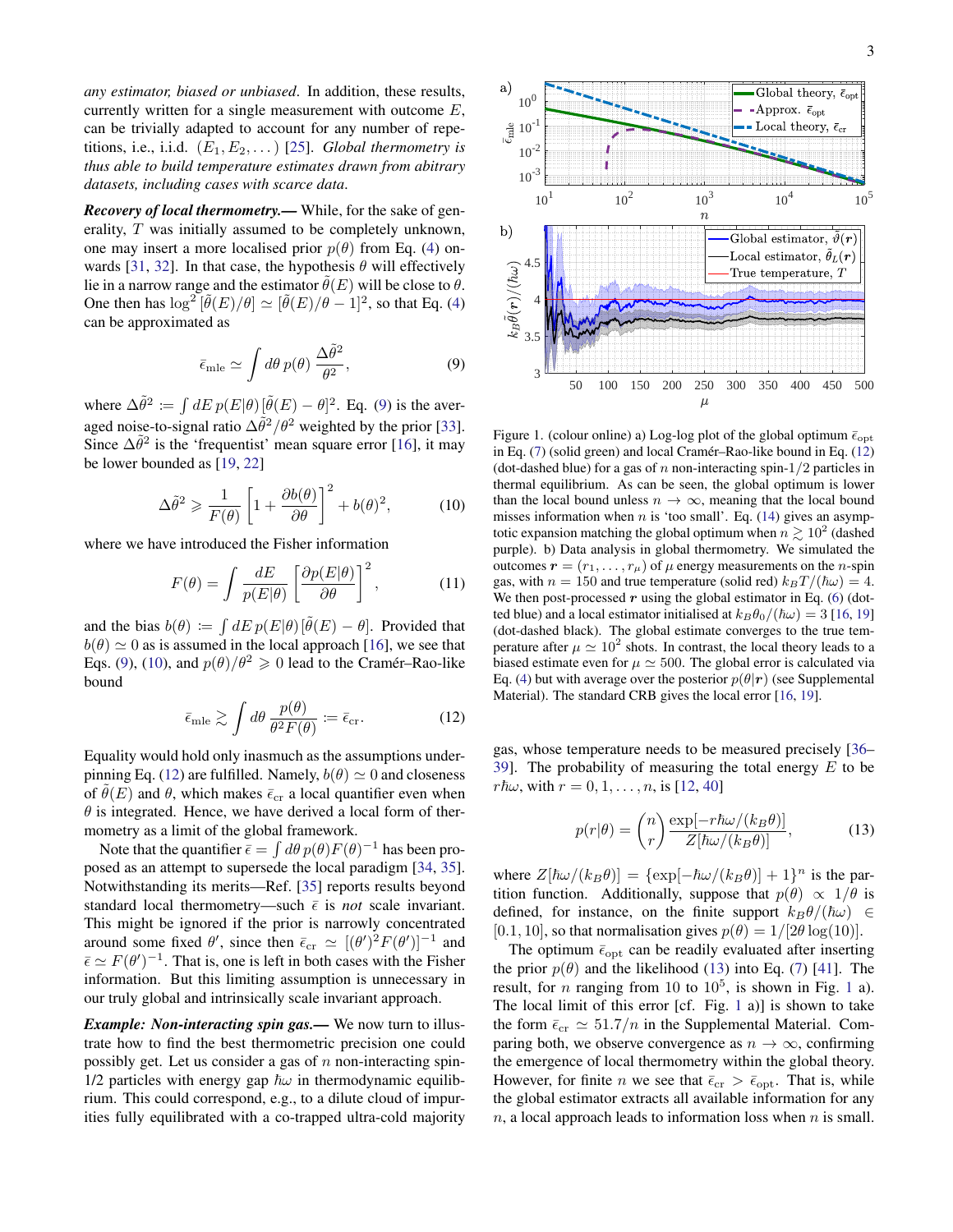To gain analytical insight into the scaling of  $\bar{\epsilon}_{opt}$  with n, first we note that, in this specific example,  $\bar{\epsilon}_{cr} - \bar{\epsilon}_{opt} \simeq b n^q$ . A numerical fit [\[42\]](#page-4-32) renders the asymptotic expansion

<span id="page-3-5"></span>
$$
\bar{\epsilon}_{\text{opt}} \simeq \frac{51.7}{n} - \frac{143}{n^{5/4}},\tag{14}
$$

which, as shown in Fig. [1](#page-2-4) a), matches the true optimum  $\bar{\epsilon}_{\text{opt}}$ when  $n \geq 10^2$ . This in turn allows to assess how large n needs to be for the (local)  $\sim 1/n$  scaling to hold approximately. Consider the equation  $|\bar{\epsilon}_{cr}[n(\tau)] - \bar{\epsilon}_{opt}[n(\tau)]| = \tau \bar{\epsilon}_{opt}[n(\tau)]$ [\[32\]](#page-4-23), where  $n(\tau)$  is the minimum number of spins which drives the relative error between the optimal and asymptotic curves below a tolerance  $\tau$ . Using Eq. [\(14\)](#page-3-5) gives the condition  $n(\tau) \simeq 58.5 \, (1 + 1/\tau)^4$ . As expected,  $n(\tau) \to \infty$ when  $\tau \to 0$ . But, even when tolerating a 5% deviation, spin numbers of  $n \sim 10^7$  are required for local thermometry to give a correct scaling. Admittedly, the value of  $n(\tau)$  is protocol-dependent [\[21,](#page-4-11) [32\]](#page-4-23), but even a simple example suffices to illustrate the perils of the local framework information loss (Fig. [1](#page-2-4) a)) and failure to produce a valid low $n$  scaling (Eq.  $(14)$ ).

*Data analysis in global thermometry.—* The global framework does not only enable a more comprehensive picture of fundamental limits, but, perhaps more importantly, is also a reliable tool for experimental data analysis. Consider the following protocol: a gas of  $n$  spin-1/2 particles is prepared; its energy  $r\hbar\omega$  is measured; both steps are repeated  $\mu$  times, generating the outcomes  $(r_1, r_2, \ldots, r_\mu) := r$ . The global estimate  $\hat{\vartheta}(r)$  in Eq. [\(6\)](#page-1-3) is calculated using the posterior  $\prod_{i=1}^{\mu} p(r_i|\theta)$  and  $p(r_i|\theta)$  given by Eq. [\(13\)](#page-2-3). To assess its un $p(\theta|\mathbf{r}) \propto p(\mathbf{r}|\theta)/\theta$ , with  $k_B\theta/(\hbar\omega) \in [0.1, 10]$ ,  $p(\mathbf{r}|\theta) =$ certainty, the average over  $p(r, \theta)$  in Eq. [\(4\)](#page-1-2) is instead taken over  $p(\theta|\mathbf{r})$ , since, in experiments, the outcomes r are known [\[22,](#page-4-12) [24\]](#page-4-13). The resulting error  $\bar{\epsilon}_{mle}(r)$  is obviously outcomedependent, while temperature-independent [\[43\]](#page-4-33). Recalling that the logarithmic error is a noise-to-signal ratio, we introduce the Bayesian 'error bar'  $\Delta\tilde{\theta}(r) \coloneqq \tilde{\tilde{\theta}}(r)\sqrt{\bar{\epsilon}_{\text{mle}}(r)}$ . This analysis may be compared with the local CRB-based estimator  $\tilde{\theta}(\bm{r})_L = \theta_0 + [\mu F(\theta_0)]^{-1} \, \partial \log[p(\bm{r}|\theta_0)]/\partial \theta$ , with error  $\Delta \tilde{\theta}_L = 1/\sqrt{\mu F(\theta_0)}$  [\[16,](#page-4-6) [19\]](#page-4-9). Here,  $\theta_0$  is an initial 'hint' at the true temperature  $T$ , a prerequisite in local thermometry.

We simulated the outcomes  $r$  arising from the aforementioned protocol, for a gas with  $n = 150$  spins and true temperature  $k_BT/(\hbar\omega) = 4$ . The local estimate  $\hat{\theta}_L \pm \Delta \hat{\theta}_L$ , initialised with the 'hint'  $k_B\theta_0/(\hbar\omega) = 3$ , is shown in Fig. [1](#page-2-4) b) (dot-dashed black) to be biased even when  $\mu \gg 1$ . This contrasts with the convergence of the global estimate  $\vartheta \pm \Delta \vartheta$ (dotted blue) to the true temperature (solid red). One could argue for a 'two-step' method where a part of the data is used to provide a better  $\theta_0$  prior to applying local thermometry. Yet, one cannot anticipate how many trials a good seed  $\theta_0$  requires, nor when such  $\theta_0$  is sufficiently close to the true temperature. The global framework is instead general, reliable and works at once. Further evidence is provided in the Supplemental Material, where a comparison between global thermometry and a histogram-fitting procedure demonstrates the potential gain of global techniques for experiments with limited data.

*Conclusions.—* We have demonstrated that local precision benchmarks are insufficient whenever few data or no substantial prior knowledge are available. On the contrary, *a global approach is applicable to any temperature-estimation protocol regardless of the measurement record length, and can naturally account for any degree of prior information*. For instance, it would be interesting to exploit Eq. [\(6\)](#page-1-3) to postprocess data measured in the nanokelvin regime, which is experimentally accessible with ultracold Bose and Fermi gases [\[36,](#page-4-27) [37,](#page-4-34) [44–](#page-4-35)[48\]](#page-5-0) and relevant for quantum simulation [\[49\]](#page-5-1). In addition, since Eq. [\(4\)](#page-1-2) is deduced at the level of probability distributions (i.e., with no explicit consideration of the Born rule  $p(E|\theta) = \text{Tr}[\Pi(E)\rho(\theta)]$  [\[50\]](#page-5-2)), Eq. [\(6\)](#page-1-3) can be applied also to classical systems. Finally, note that the key assumption behind Eq. [\(4\)](#page-1-2) is that the parameter is a scale, which makes it applicable beyond temperature estimation (e.g., to estimate biochemical rates in single-molecule experiments [\[51](#page-5-3)[–54\]](#page-5-4)).

From a fundamental perspective, combining Eq. [\(6\)](#page-1-3)—the rule to calculate optimal estimates—with the theoretical optimum [\(7\)](#page-1-4) provides a powerful tool to address open problems in thermometry. These include pushing precision limits further by optimising over the energy spectrum of the probe system [\[4,](#page-3-3) [35\]](#page-4-26), or over measured quantities beyond energy (see Supplemental Material). Moreover, the global formalism may be extended to accommodate for the non-equilibrium states [\[8,](#page-4-36) [55,](#page-5-5) [56\]](#page-5-6) resulting from limited access to interacting thermalised probes, and gives the theoretical support needed to derive more fundamental energy–temperature uncertainty relations [\[57\]](#page-5-7). Global quantum thermometry has thus potential to become the new standard for thermometry in the quantum regime.

*Acknowledgements.—* We thank A. Bayat, W.-K. Mok, K. Bharti, M. Perarnau-Llobet, A. Luis and S. Subramanian for helpful discussions. J.R. and J.A. acknowledge support from EPSRC (Grant No. EP/T002875/1), and J.A. acknowledges support from EPSRC (Grant No. EP/R045577/1) and the Royal Society.

<span id="page-3-0"></span>∗ [J.Rubio-Jimenez@exeter.ac.uk](mailto:J.Rubio-Jimenez@exeter.ac.uk)

- <span id="page-3-1"></span>[1] T. M. Stace, Quantum limits of thermometry, [Phys. Rev. A](https://doi.org/10.1103/PhysRevA.82.011611) 82, [011611 \(2010\).](https://doi.org/10.1103/PhysRevA.82.011611)
- <span id="page-3-4"></span>[2] A. De Pasquale and T. M. Stace, Quantum thermometry, in *[Thermodynamics in the Quantum Regime: Fundamental As](https://doi.org/10.1007/978-3-319-99046-0_21)[pects and New Directions](https://doi.org/10.1007/978-3-319-99046-0_21)*, edited by F. Binder, L. A. Correa, C. Gogolin, J. Anders, and G. Adesso (Springer International Publishing, Cham, 2018) pp. 503–527.
- <span id="page-3-2"></span>[3] M. Mehboudi, A. Sanpera, and L. A. Correa, Thermometry in the quantum regime: recent theoretical progress, [Journal of](https://doi.org/10.1088/1751-8121/ab2828) [Physics A: Mathematical and Theoretical](https://doi.org/10.1088/1751-8121/ab2828) 52, 303001 (2019).
- <span id="page-3-3"></span>[4] L. A. Correa, M. Mehboudi, G. Adesso, and A. Sanpera, Individual quantum probes for optimal thermometry, [Phys. Rev.](https://doi.org/10.1103/PhysRevLett.114.220405) Lett. 114[, 220405 \(2015\).](https://doi.org/10.1103/PhysRevLett.114.220405)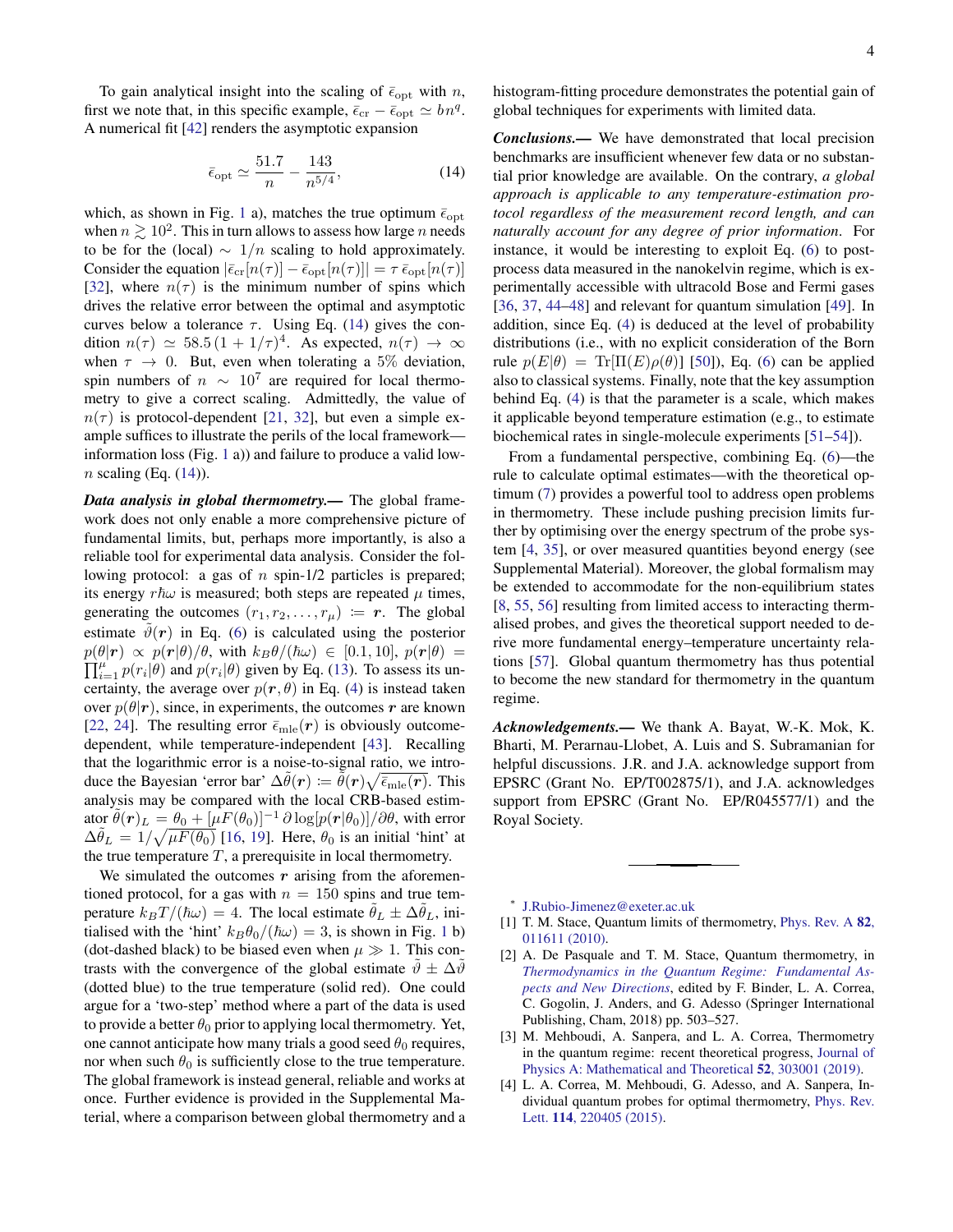- <span id="page-4-0"></span>[5] M. Płodzień, R. Demkowicz-Dobrzański, and T. Sowiński, Few-fermion thermometry, Phys. Rev. A 97[, 063619 \(2018\).](https://doi.org/10.1103/PhysRevA.97.063619)
- <span id="page-4-1"></span>[6] M. Mehboudi, M. Moreno-Cardoner, G. De Chiara, and A. Sanpera, Thermometry precision in strongly correlated ultracold lattice gases, [New Journal of Physics](https://doi.org/10.1088/1367-2630/17/5/055020) 17, 055020 (2015).
- [7] L. A. Correa, M. Perarnau-Llobet, K. V. Hovhannisyan, S. Hernández-Santana, M. Mehboudi, and A. Sanpera, Enhancement of low-temperature thermometry by strong coupling, Phys. Rev. A 96[, 062103 \(2017\).](https://doi.org/10.1103/PhysRevA.96.062103)
- <span id="page-4-36"></span>[8] P. P. Potts, J. B. Brask, and N. Brunner, Fundamental limits on low-temperature quantum thermometry with finite resolution, Quantum 3[, 161 \(2019\).](https://doi.org/10.22331/q-2019-07-09-161)
- <span id="page-4-2"></span>[9] M. T. Mitchison, T. Fogarty, G. Guarnieri, S. Campbell, T. Busch, and J. Goold, In situ thermometry of a cold fermi gas via dephasing impurities, Phys. Rev. Lett. 125[, 080402 \(2020\).](https://doi.org/10.1103/PhysRevLett.125.080402)
- <span id="page-4-3"></span>[10] G. D. J. Phillies, The polythermal ensemble: A rigorous interpretation of temperature fluctuations in statistical mechanics, [American Journal of Physics](https://doi.org/10.1119/1.13583) 52, 629 (1984).
- <span id="page-4-18"></span>[11] H. B. Prosper, Temperature fluctuations in a heat bath., [Amer](https://aapt.scitation.org/doi/10.1119/1.17410)[ican Journal of Physics](https://aapt.scitation.org/doi/10.1119/1.17410) 61, 54 (1993).
- <span id="page-4-29"></span>[12] T. Jahnke, S. Lanéry, and G. Mahler, Operational approach to fluctuations of thermodynamic variables in finite quantum systems, Phys. Rev. E 83[, 011109 \(2011\).](https://doi.org/10.1103/PhysRevE.83.011109)
- [13] M. Falcioni, D. Villamaina, A. Vulpiani, A. Puglisi, and A. Sarracino, Estimate of temperature and its uncertainty in small systems, [American Journal of Physics](https://doi.org/10.1119/1.3563046) 79, 777 (2011).
- <span id="page-4-4"></span>[14] J. Leo van Hemmen and A. Longtin, Temperature Fluctuations for a System in Contact with a Heat Bath, [Journal of Statistical](https://doi.org/10.1007/s10955-013-0867-9) Physics 153[, 1132 \(2013\).](https://doi.org/10.1007/s10955-013-0867-9)
- <span id="page-4-5"></span>[15] 'Local' and 'global' are here defined with respect to the space of hypotheses for the true temperature, as is customary in quantum estimation theory [\[58\]](#page-5-8). However, the same terminology has been given different meaning when probes are multipartite: states and measurements associated with a part of the whole are said to be local, and global otherwise. These notions of 'local' and 'global' can also be found in quantum thermometry [\[2,](#page-3-4) [59\]](#page-5-9). However, the version of estimation theory used is still local in the standard sense, i.e., with respect to the parameter space. Therefore, the spatial partitioning of the probe is not relevant to the present discussion.
- <span id="page-4-6"></span>[16] R. Demkowicz-Dobrzański, M. Jarzyna, and J. Kołodyński, Quantum Limits in Optical Interferometry, [Progress in Optics](https://doi.org/10.1016/bs.po.2015.02.003) 60[, 345 \(2015\).](https://doi.org/10.1016/bs.po.2015.02.003)
- <span id="page-4-7"></span>[17] H. Cramér, *Mathematical methods of statistics*, Vol. 43 (Princeton university press, 1999).
- <span id="page-4-8"></span>[18] C. R. Rao, Information and the accuracy attainable in the estimation of statistical parameters, in *[Breakthroughs in statistics](https://doi.org/10.1007/978-1-4612-0919-5_16)* (Springer, 1992) pp. 235–247.
- <span id="page-4-9"></span>[19] S. Kay, *Fundamentals of Statistical Signal Processing: Estimation Theory* (Prentice Hall, 1993).
- <span id="page-4-10"></span>[20] D. A. S. Fraser, On local unbiased estimation, [Journal of the](http://www.jstor.org/stable/2984603) [Royal Statistical Society. Series B \(Methodological\)](http://www.jstor.org/stable/2984603) 26, 46 [\(1964\).](http://www.jstor.org/stable/2984603)
- <span id="page-4-11"></span>[21] J. Rubio and J. A. Dunningham, Quantum metrology in the presence of limited data, [New Journal of Physics](https://doi.org/10.1088/1367-2630/ab098b) 21, 043037 [\(2019\).](https://doi.org/10.1088/1367-2630/ab098b)
- <span id="page-4-12"></span>[22] E. T. Jaynes, *[Probability Theory: The Logic of Science](https://doi.org/10.1017/CBO9780511790423)* (Cambridge University Press, 2003).
- <span id="page-4-16"></span>[23] U. von Toussaint, Bayesian inference in physics, [Reviews of](https://doi.org/10.1103/RevModPhys.83.943) [Modern Physics](https://doi.org/10.1103/RevModPhys.83.943) 83, 943 (2011).
- <span id="page-4-13"></span>[24] J. Rubio Jiménez, Non-asymptotic quantum metrology: extract*ing maximum information from limited data*, [Ph.D. thesis,](https://ethos.bl.uk/OrderDetails.do?uin=uk.bl.ethos.801042) University of Sussex (2020).
- <span id="page-4-14"></span>[25] J. Rubio and J. Dunningham, Bayesian multiparameter

quantum metrology with limited data, [Phys. Rev. A](https://doi.org/10.1103/PhysRevA.101.032114) 101, [032114 \(2020\).](https://doi.org/10.1103/PhysRevA.101.032114)

- <span id="page-4-15"></span>[26] S. Morelli, A. Usui, E. Agudelo, and N. Friis, Bayesian parameter estimation using Gaussian states and measurements, [Quantum Science and Technology](https://doi.org/https://doi.org/10.1088/2058-9565/abd83d) 6, 25018 (2021).
- <span id="page-4-17"></span>[27] R. E. Kass and L. Wasserman, The Selection of Prior Distributions by Formal Rules, [Journal of the American Statistical](https://doi.org/10.1080/01621459.1996.10477003) Association 91[, 1343 \(1996\).](https://doi.org/10.1080/01621459.1996.10477003)
- <span id="page-4-19"></span>[28] C. F. Matta, L. Massa, A. V. Gubskaya, and E. Knoll, Can One Take the Logarithm or the Sine of a Dimensioned Quantity or a Unit? Dimensional Analysis Involving Transcendental Functions, [Journal of Chemical Education](https://doi.org/https://doi.org/10.1021/ed1000476) 88, 67 (2011).
- <span id="page-4-20"></span>[29] Note that Eq. [\(6\)](#page-1-3) is independent of the specific value of  $k_B/\varepsilon_0$ .
- <span id="page-4-21"></span>[30] An analogous result exists for multi-phase estimation [\[25\]](#page-4-14).
- <span id="page-4-22"></span>[31] R. Demkowicz-Dobrzański, Optimal phase estimation with arbitrary a priori knowledge, [Physical Review A](https://doi.org/10.1103/PhysRevA.83.061802) 83, 061802 [\(2011\).](https://doi.org/10.1103/PhysRevA.83.061802)
- <span id="page-4-23"></span>[32] J. Rubio, P. A. Knott, and J. A. Dunningham, Non-asymptotic analysis of quantum metrology protocols beyond the Cramér-Rao bound, [Journal of Physics Communications](https://doi.org/10.1088/2399-6528/aaa234) 2, 015027 [\(2018\).](https://doi.org/10.1088/2399-6528/aaa234)
- <span id="page-4-24"></span>[33] Interestingly,  $\log^2[\tilde{\theta}(E)/\theta]$  and  $[\tilde{\theta}(E) - \theta]^2/\theta^2$ , which give rise to Eqs. [\(4\)](#page-1-2) and [\(9\)](#page-2-0), respectively, have been previously considered as independent choices with different properties [\[60\]](#page-5-10). Instead, here we derive Eq. [\(4\)](#page-1-2) by imposing physically motivated constraints, while Eq. [\(9\)](#page-2-0) appears as a local limiting case. Hence, we may regard the former as more fundamental.
- <span id="page-4-25"></span>[34] M. E. Pearce, E. T. Campbell, and P. Kok, Optimal quantum metrology of distant black bodies, Quantum 1[, 21 \(2017\).](https://doi.org/10.22331/q-2017-07-26-21)
- <span id="page-4-26"></span>[35] W.-K. Mok, K. Bharti, L.-C. Kwek, and A. Bayat, Optimal probes for global quantum thermometry, [Communications](https://doi.org/https://doi.org/10.1038/s42005-021-00572-w) physics 4[, 1 \(2021\).](https://doi.org/https://doi.org/10.1038/s42005-021-00572-w)
- <span id="page-4-27"></span>[36] Q. Bouton, J. Nettersheim, D. Adam, F. Schmidt, D. Mayer, T. Lausch, E. Tiemann, and A. Widera, Single-Atom Quantum Probes for Ultracold Gases Boosted by Nonequilibrium Spin Dynamics, Phys. Rev. X 10[, 011018 \(2020\).](https://doi.org/10.1103/PhysRevX.10.011018)
- <span id="page-4-34"></span>[37] R. Olf, F. Fang, G. E. Marti, A. MacRae, and D. M. Stamper-Kurn, Thermometry and cooling of a Bose gas to 0.02 times the condensation temperature, [Nature Physics](https://doi.org/10.1038/nphys3408) 11, 720 (2015).
- [38] M. Mehboudi, A. Lampo, C. Charalambous, L. A. Correa, M. A. García-March, and M. Lewenstein, Using Polarons for sub-nK Quantum Nondemolition Thermometry in a Bose-Einstein Condensate, Phys. Rev. Lett. 122[, 030403 \(2019\).](https://doi.org/10.1103/PhysRevLett.122.030403)
- <span id="page-4-28"></span>[39] M. T. Mitchison, T. Fogarty, G. Guarnieri, S. Campbell, T. Busch, and J. Goold, In Situ Thermometry of a Cold Fermi Gas via Dephasing Impurities, [Phys. Rev. Lett.](https://doi.org/10.1103/PhysRevLett.125.080402) 125, 080402 [\(2020\).](https://doi.org/10.1103/PhysRevLett.125.080402)
- <span id="page-4-30"></span>[40] G. A. P. Wyllie, *Elementary Statistical Mechanics* (Hutchinson, 1970).
- <span id="page-4-31"></span>[41] Numerical algorithms on GitHub [https://github.com/jesus](https://github.com/jesus-rubiojimenez/QuThermometry-global)[rubiojimenez/QuThermometry-global](https://github.com/jesus-rubiojimenez/QuThermometry-global) (2020).
- <span id="page-4-32"></span>[42] Specifically, a Bayesian fit using  $\log[\bar{\epsilon}_{cr}(n) - \bar{\epsilon}_{opt}(n)] =$  $q \log(n) + \log(b) + e(n)$ , with Gaussian errors  $e(n)$ .
- <span id="page-4-33"></span>[43] In the Supplemental material we prove that Eq. [\(6\)](#page-1-3) is optimal also with respect to  $\bar{\epsilon}_{\text{mle}}(\bm{r})$ .
- <span id="page-4-35"></span>[44] J. Javanainen and J. Ruostekoski, Off-resonance light scattering from low-temperature Bose and Fermi gases, [Phys. Rev. A](https://doi.org/10.1103/PhysRevA.52.3033) 52, [3033 \(1995\).](https://doi.org/10.1103/PhysRevA.52.3033)
- [45] A. Leanhardt, T. Pasquini, M. Saba, A. Schirotzek, Y. Shin, D. Kielpinski, D. Pritchard, and W. Ketterle, Cooling Bose-Einstein condensates below 500 picokelvin, [Science](https://doi.org/10.1126/science.1088827) 301, 1513 [\(2003\).](https://doi.org/10.1126/science.1088827)
- [46] J. Ruostekoski, C. J. Foot, and A. B. Deb, Light Scattering for Thermometry of Fermionic Atoms in an Optical Lattice, [Phys.](https://doi.org/10.1103/PhysRevLett.103.170404)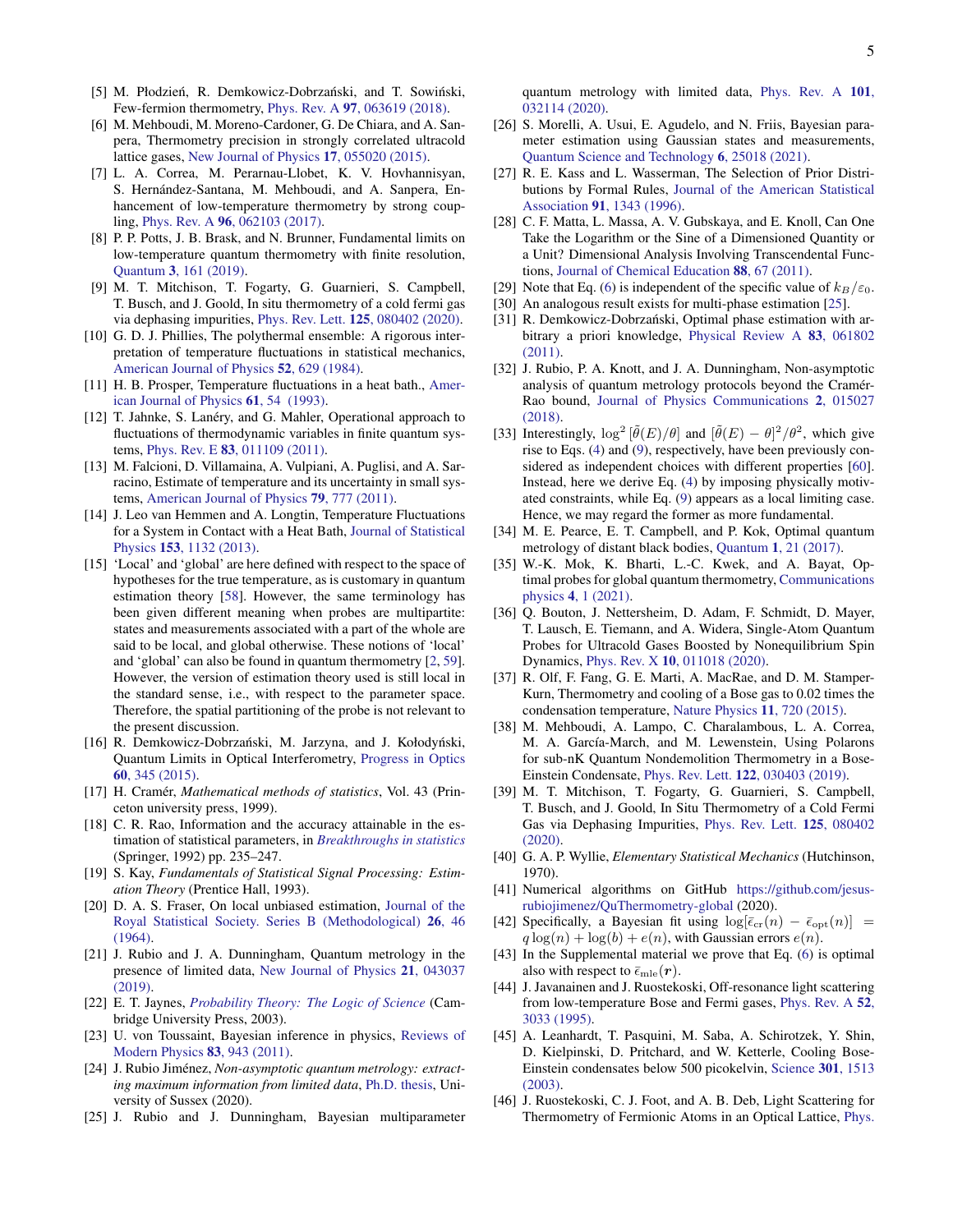Rev. Lett. 103[, 170404 \(2009\).](https://doi.org/10.1103/PhysRevLett.103.170404)

- [47] R. Onofrio, Cooling and thermometry of atomic Fermi gases, [Physics-Uspekhi](https://doi.org/10.3367/ufne.2016.07.037873) 59, 1129 (2016).
- <span id="page-5-0"></span>[48] C. Carcy, G. Hercé, A. Tenart, T. Roscilde, and D. Clément, Certifying the Adiabatic Preparation of Ultracold Lattice Bosons in the Vicinity of the Mott Transition, [Phys. Rev. Lett.](https://doi.org/10.1103/PhysRevLett.126.045301) 126, [045301 \(2021\).](https://doi.org/10.1103/PhysRevLett.126.045301)
- <span id="page-5-1"></span>[49] I. Bloch, J. Dalibard, and S. Nascimbene, Quantum simulations with ultracold quantum gases, [Nature Physics](https://doi.org/10.1038/nphys2259) 8, 267 (2012).
- <span id="page-5-2"></span>[50] Here Π denotes a probability-operator measurement (POM), while  $\rho$  is a state operator.
- <span id="page-5-3"></span>[51] M. D. Baaske, M. R. Foreman, and F. Vollmer, Single-molecule nucleic acid interactions monitored on a label-free microcavity biosensor platform, Nature nanotechnology 9, 933 (2014).
- [52] S. Subramanian, S. Frustaci, and F. Vollmer, Microsecond single-molecule enzymology using plasmonically enhanced optical resonators, in *[Frontiers in Biological Detection: From](https://doi.org/10.1117/12.2559381) [Nanosensors to Systems XII](https://doi.org/10.1117/12.2559381)*, Vol. 11258, edited by A. Danielli, B. L. Miller, and S. M. Weiss, International Society for Optics and Photonics (SPIE, 2020) pp. 23 – 30.
- [53] S. Subramanian, H. Jones, S. Frustaci, S. Winter, M. van der Kamp, V. Arcus, C. Pudney, and F. Vollmer, Sensing enzyme activation heat capacity at the single-molecule level using goldnanorod-based optical whispering gallery modes, [ACS Applied](https://doi.org/10.1021/acsanm.1c00176) Nano Materials 4[, 4576–4583 \(2021\).](https://doi.org/10.1021/acsanm.1c00176)
- <span id="page-5-4"></span>[54] N. Eerqing, S. Subramanian, J. Rubio, T. Lutz, H.-Y. Wu, J. Anders, C. Soeller, and F. Vollmer, Comparing Transient Oligonucleotide Hybridization Kinetics Using DNA-PAINT and Optoplasmonic Single-Molecule Sensing on Gold Nanorods, [ACS](https://doi.org/10.1021/acsphotonics.1c01179)

[Photonics](https://doi.org/10.1021/acsphotonics.1c01179) 0, null (0), arXiv:2103.07520 (2021).

- <span id="page-5-5"></span>[55] A. De Pasquale, D. Rossini, R. Fazio, and V. Giovannetti, Local quantum thermal susceptibility, [Nature communications](https://doi.org/10.1038/ncomms12782) 7, 1 [\(2016\).](https://doi.org/10.1038/ncomms12782)
- <span id="page-5-6"></span>[56] K. V. Hovhannisyan and L. A. Correa, Measuring the temperature of cold many-body quantum systems, [Phys. Rev. B](https://doi.org/10.1103/PhysRevB.98.045101) 98, [045101 \(2018\).](https://doi.org/10.1103/PhysRevB.98.045101)
- <span id="page-5-7"></span>[57] H. J. D. Miller and J. Anders, Energy-temperature uncertainty relation in quantum thermodynamics, [Nature Communications](https://doi.org/10.1038/s41467-018-04536-7) 9[, 2203 \(2018\).](https://doi.org/10.1038/s41467-018-04536-7)
- <span id="page-5-8"></span>[58] M. G. A. paris, Quantum estimation for quantum technology, [International Journal of Quantum Information](https://doi.org/10.1142/S0219749909004839) 07, 125 (2009).
- <span id="page-5-9"></span>[59] S. Campbell, M. Mehboudi, G. D. Chiara, and M. Paternostro, Global and local thermometry schemes in coupled quantum systems, [New Journal of Physics](https://doi.org/10.1088/1367-2630/aa7fac) 19, 103003 (2017).
- <span id="page-5-10"></span>[60] J. G. Norstrom, The use of precautionary loss functions in risk analysis, [IEEE Transactions on Reliability](https://doi.org/https://doi.org/10.1109/24.536992) 45, 400 (1996).
- <span id="page-5-11"></span>[61] K. F. Riley, M. P. Hobson, and S. J. Bence, *Mathematical methods for physics and engineering* (Cambridge University Press, 2004).
- <span id="page-5-12"></span>[62] Note that here we have already adapted the generic notation in the main text to the specific spin system under consideration.
- <span id="page-5-13"></span>[63] R. K. Pathria, *Statistical mechanics*, 3rd ed. (Elsevier, Amsterdam, 2011).
- <span id="page-5-14"></span>[64] M. Hohmann, F. Kindermann, T. Lausch, D. Mayer, F. Schmidt, and A. Widera, Single-atom thermometer for ultracold gases, Phys. Rev. A 93[, 043607 \(2016\).](https://doi.org/10.1103/PhysRevA.93.043607)

# SUPPLEMENTAL MATERIAL

### Optimisation of the mean logarithmic error

In this work we employ the mean logarithmic error

$$
\bar{\epsilon}_{\text{mle}} = \int dE \, d\theta \, p(E,\theta) \log^2 \left[ \frac{\tilde{\theta}(E)}{\theta} \right] := \epsilon[\tilde{\theta}(E)] \tag{S1}
$$

as the figure of merit. To optimise it with respect to all possible estimators, first we solve the variational problem

$$
\delta \epsilon [\tilde{\theta}(E)] = 0,\tag{S2}
$$

which is mathematically equivalent to require that [\[61\]](#page-5-11)

$$
\frac{d}{d\alpha}\epsilon[\tilde{\theta}(E) + \alpha \tilde{\eta}(E)]\Big|_{\alpha=0} = 0, \text{ for all } \tilde{\eta}(E). \tag{S3}
$$

By inserting Eq. [\(S1\)](#page-1-5) in the left hand side of Eq. [\(S3\)](#page-1-1), and using the fact that  $p(E, \theta) = p(E)p(\theta|E)$ , we find that

$$
\frac{d}{d\alpha}\epsilon[\tilde{\theta}(E) + \alpha\tilde{\eta}(E)]\Big|_{\alpha=0} = 2\int dE \,d\theta \,p(E,\theta) \log\left[\frac{\tilde{\theta}(E) + \alpha\tilde{\eta}(E)}{\theta}\right] \frac{\tilde{\eta}(E)}{\tilde{\theta}(E) + \alpha\tilde{\eta}(E)}\Big|_{\alpha=0}
$$
\n
$$
= 2\int dE \frac{p(E)}{\tilde{\theta}(E)} \int d\theta \,p(\theta|E) \log\left[\frac{\tilde{\theta}(E)}{\theta}\right] \tilde{\eta}(E), \tag{S4}
$$

which vanishes for all variations  $\tilde{\eta}(r)$  when

$$
\int d\theta \, p(\theta|E) \log \left[ \frac{\tilde{\theta}(E)}{\theta} \right] = 0. \tag{S5}
$$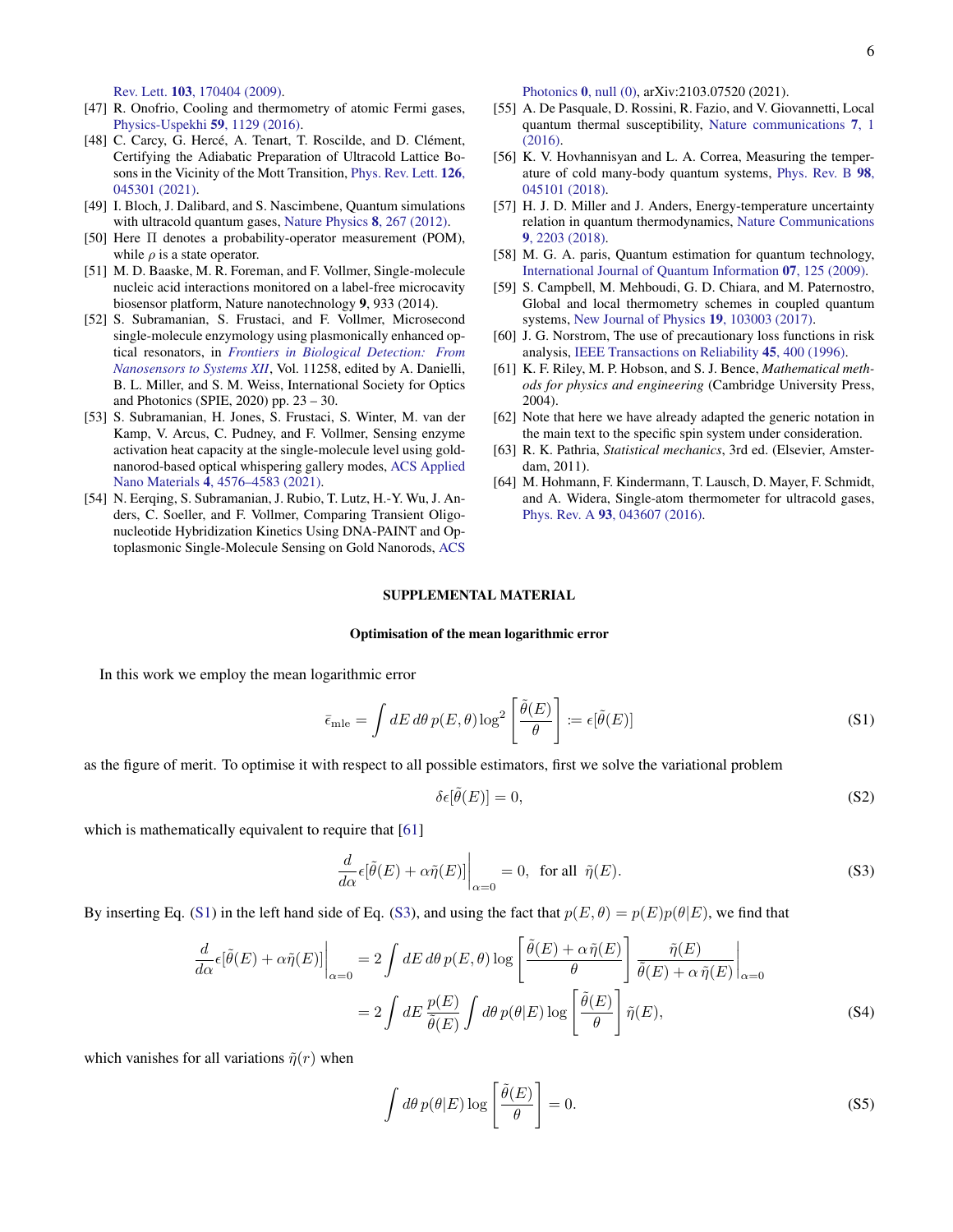This condition is an equation for  $\tilde{\theta}(E)$ , and its solution can be found straightforwardly if we first rewrite the logarithmic factor as

$$
\log\left[\frac{\tilde{\theta}(E)}{\theta}\right] = \log\left[\frac{k_B\tilde{\theta}(E)}{\varepsilon_0}\right] - \log\left(\frac{k_B\theta}{\varepsilon_0}\right),\tag{S6}
$$

arriving at

$$
\frac{k_B \tilde{\theta}(E)}{\varepsilon_0} = \exp\left[\int d\theta \, p(\theta|E) \log\left(\frac{k_B \theta}{\varepsilon_0}\right)\right] := \frac{k_B \tilde{\vartheta}(E)}{\varepsilon_0}.\tag{S7}
$$

In other words, we have proven that  $\tilde{\vartheta}(E)$  makes the mean logarithmic error extremal.

Next we wish to verify that  $\tilde{\theta}(E) = \tilde{\theta}(E)$  is a minimum, which we may do via the functional version of the second derivative test. Upon calculating the second variation of the error, evaluated at  $\tilde{\theta}(E) = \tilde{\theta}(E)$ , we find that

$$
\frac{d^2}{d\alpha^2} \epsilon[\tilde{\vartheta}(E) + \alpha \tilde{\eta}(E)]\Big|_{\alpha=0} = 2 \int dE \, d\theta \, p(E, \theta) \left\{ 1 - \log \left[ \frac{\tilde{\vartheta}(E) + \alpha \tilde{\eta}(E)}{\theta} \right] \right\} \left[ \frac{\tilde{\eta}(E)}{\tilde{\vartheta}(E) + \alpha \tilde{\eta}(E)} \right]^2 \Big|_{\alpha=0}
$$
  
\n
$$
= 2 \int dE \, p(E) \left[ \frac{\tilde{\eta}(E)}{\tilde{\vartheta}(E)} \right]^2 \int d\theta \, p(\theta|E) \left\{ 1 - \log \left[ \frac{k_B \tilde{\vartheta}(E)}{\varepsilon_0} \right] + \log \left[ \frac{k_B \theta}{\varepsilon_0} \right] \right\}
$$
  
\n
$$
= 2 \int dE \, p(E) \left[ \frac{\tilde{\eta}(E)}{\tilde{\vartheta}(E)} \right]^2 \left\{ 1 - \log \left[ \frac{k_B \tilde{\vartheta}(E)}{\varepsilon_0} \right] + \int d\theta \, p(\theta|E) \log \left( \frac{k_B \theta}{\varepsilon_0} \right) \right\}
$$
  
\n
$$
= 2 \int dE \, p(E) \left[ \frac{\tilde{\eta}(E)}{\tilde{\vartheta}(E)} \right]^2 > 0
$$
 (S8)

for non-trivial variations (i.e.,  $\tilde{\eta}(E) \neq 0$ ); consequently, we conclude that  $\tilde{\vartheta}(E)$  is the optimal estimator that minimises the Bayesian uncertainty in Eq. [\(S1\)](#page-1-5).

The minimum mean logarithmic error can now be found by introducing the optimal estimator  $\tilde{\theta}(E)$  in Eq. [\(S1\)](#page-1-5). This operation leads to

$$
\epsilon[\tilde{\vartheta}(E)] = \int dE \, d\theta \, p(E, \theta) \log^2 \left[ \frac{\tilde{\vartheta}(E)}{\theta} \right]
$$
  
\n
$$
= \int dE \, p(E) \int d\theta \, p(\theta|E) \left\{ \log \left[ \frac{k_B \tilde{\vartheta}(E)}{\varepsilon_0} \right] - \log \left( \frac{k_B \theta}{\varepsilon_0} \right) \right\}^2
$$
  
\n
$$
= \int d\theta \, p(\theta) \log^2 \left( \frac{k_B \theta}{\varepsilon_0} \right) + \int dE \, p(E) \log^2 \left[ \frac{k_B \tilde{\vartheta}(E)}{\varepsilon_0} \right] - 2 \int dE \, p(E) \log \left[ \frac{k_B \tilde{\vartheta}(E)}{\varepsilon_0} \right] \int d\theta \, p(\theta|E) \log \left( \frac{k_B \theta}{\varepsilon_0} \right)
$$
  
\n
$$
= \int d\theta \, p(\theta) \log^2 \left( \frac{k_B \theta}{\varepsilon_0} \right) - \int dE \, p(E) \log^2 \left[ \frac{k_B \tilde{\vartheta}(E)}{\varepsilon_0} \right] := \bar{\epsilon}_{\text{opt}}.
$$
 (S9)

# Interpretation of the logarithmic optimum

It is possible to associate a clear meaning to the optimum in Eq. [\(S9\)](#page-2-0). To achieve this, let us first address a related but different question: given the prior probability  $p(\theta)$ , and no experimental data, what is the best prior estimate  $\tilde{\theta}_p$  for the true temperature T? Since we are assuming that no measurement has been yet performed, the logarithmic uncertainty in Eq.[\(S1\)](#page-1-5) needs to be substituted by  $\int d\theta p(\theta) \log^2(\tilde{\theta}_p/\theta)$ , so that  $\tilde{\theta}_p$  is now a number rather than a function. Then, solving the simple optimisation problem

$$
\frac{d}{d\tilde{\theta}_{\rm p}} \int d\theta \, p(\theta) \log^2 \left( \frac{\tilde{\theta}_{\rm p}}{\theta} \right) = 0, \quad \frac{d^2}{d\tilde{\theta}_{\rm p}^2} \int d\theta \, p(\theta) \log^2 \left( \frac{\tilde{\theta}_{\rm p}}{\theta} \right) > 0 \tag{S10}
$$

shows that the optimal prior estimate is

$$
\frac{k_B \tilde{\theta}_p}{\varepsilon_0} = \exp\left[\int d\theta \, p(\theta) \, \log\left(\frac{k_B \theta}{\varepsilon_0}\right)\right] := \frac{k_B \tilde{\theta}_p}{\varepsilon_0},\tag{S11}
$$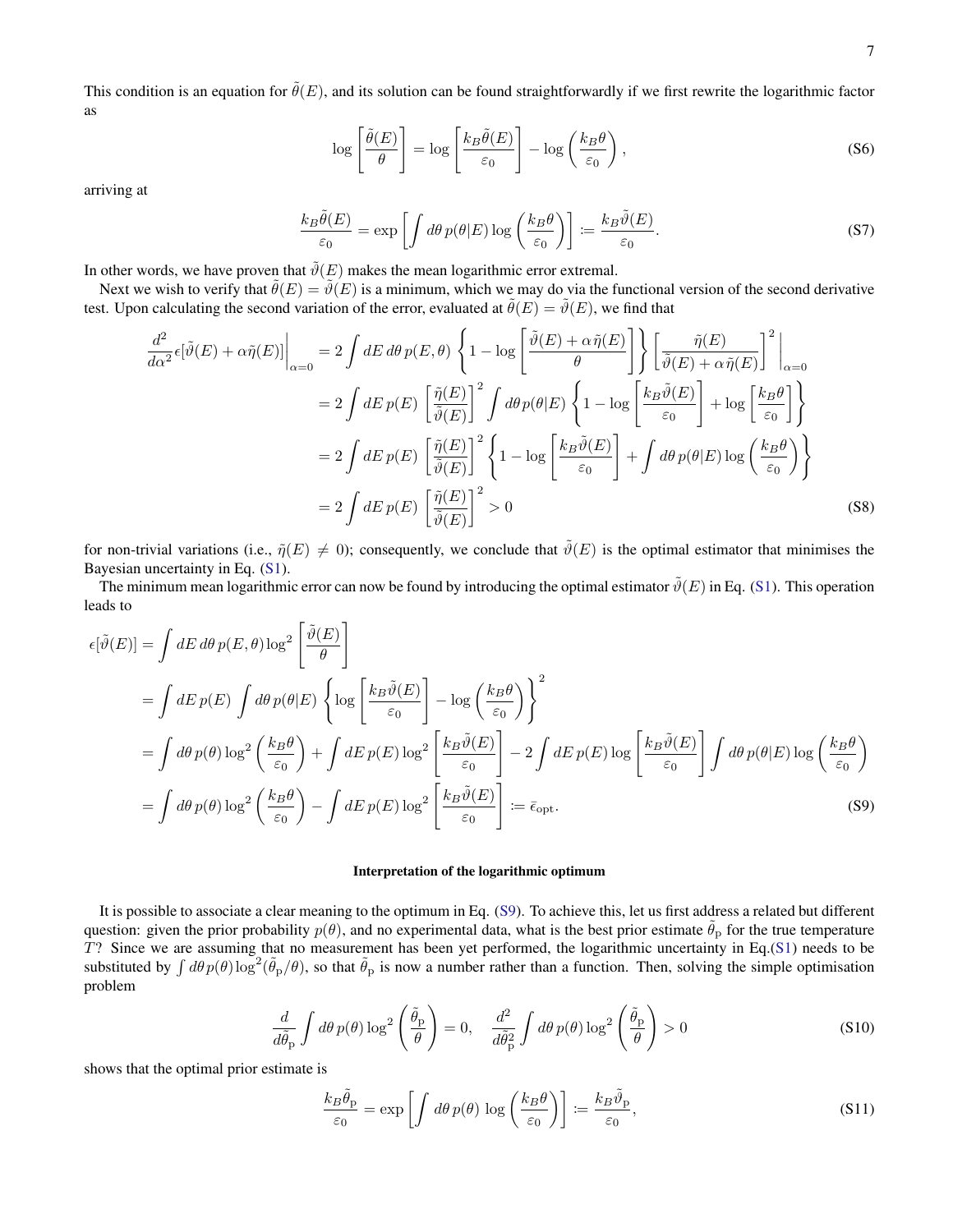with optimal prior uncertainty

$$
\bar{\epsilon}_{\mathbf{p}} = \int d\theta \, p(\theta) \log^2 \left( \frac{\tilde{\vartheta}_{\mathbf{p}}}{\theta} \right) = \int d\theta \, p(\theta) \log^2 \left( \frac{k_B \theta}{\varepsilon_0} \right) - \left[ \int d\theta \, p(\theta) \log \left( \frac{k_B \theta}{\varepsilon_0} \right) \right]^2. \tag{S12}
$$

Note that we have used

$$
\log\left(\frac{\tilde{\vartheta}_{\rm p}}{\theta}\right) = \log\left(\frac{k_B \tilde{\vartheta}_{\rm p}}{\varepsilon_0}\right) - \log\left(\frac{k_B \theta}{\varepsilon_0}\right). \tag{S13}
$$

Returning to our original problem, we can now manipulate the optimum in Eq. [\(S9\)](#page-2-0) as

$$
\bar{\epsilon}_{\text{opt}} = \int d\theta \, p(\theta) \log^{2} \left( \frac{k_{B}\theta}{\varepsilon_{0}} \right) - 2 \int d\theta \, p(\theta) \log \left( \frac{k_{B}\theta}{\varepsilon_{0}} \right) \log \left( \frac{k_{B}\tilde{\vartheta}_{p}}{\varepsilon_{0}} \right) + \int d\theta \, p(\theta) \log^{2} \left( \frac{k_{B}\tilde{\vartheta}_{p}}{\varepsilon_{0}} \right) \n- \int dE \, p(E) \log^{2} \left[ \frac{k_{B}\tilde{\vartheta}(E)}{\varepsilon_{0}} \right] + 2 \int d\theta \, p(\theta) \log \left( \frac{k_{B}\theta}{\varepsilon_{0}} \right) \log \left( \frac{k_{B}\tilde{\vartheta}_{p}}{\varepsilon_{0}} \right) - \int d\theta \, p(\theta) \log^{2} \left( \frac{k_{B}\tilde{\vartheta}_{p}}{\varepsilon_{0}} \right) \n= \int d\theta \, p(\theta) \log^{2} \left( \frac{\tilde{\vartheta}_{p}}{\theta} \right) - \int dE \, p(E) \log^{2} \left[ \frac{k_{B}\tilde{\vartheta}(E)}{\varepsilon_{0}} \right] \n+ 2 \int dE \, p(E) \log \left[ \frac{k_{B}\tilde{\vartheta}(E)}{\varepsilon_{0}} \right] \log \left( \frac{k_{B}\tilde{\vartheta}_{p}}{\varepsilon_{0}} \right) - \int dE \, p(E) \log^{2} \left( \frac{k_{B}\tilde{\vartheta}_{p}}{\varepsilon_{0}} \right) \n= \int d\theta \, p(\theta) \log^{2} \left( \frac{\tilde{\vartheta}_{p}}{\theta} \right) - \int dE \, p(E) \log^{2} \left[ \frac{\tilde{\vartheta}(E)}{\varepsilon_{0}} \right] := \bar{\epsilon}_{p} - K,
$$
\n(S14)

where we have employed Eq. [\(S12\)](#page-2-2), the fact that  $\int d\theta p(\theta) = \int dE p(E) = 1$  and

$$
\int d\theta \, p(\theta) \log \left(\frac{k_B \theta}{\varepsilon_0}\right) = \int dE \, p(E) \int d\theta \, p(\theta|E) \log \left(\frac{k_B \theta}{\varepsilon_0}\right) = \int dE \, p(E) \log \left[\frac{k_B \tilde{\vartheta}(E)}{\varepsilon_0}\right],\tag{S15}
$$

which stems from Eq. [\(S7\)](#page-1-4). According to the last line in Eq. [\(S14\)](#page-3-5), the quantity  $K$  is a logarithmic distance between the optimal estimator  $\tilde{\vartheta}(E)$  and the optimal prior estimate  $\tilde{\vartheta}_P$ . As such, the more different from  $\tilde{\vartheta}_P$  the optimal estimator  $\tilde{\vartheta}(E)$  is, the larger their logarithmic distance becomes, which reduces the optimal error  $\bar{\epsilon}_{\rm opt}$  because K is subtracted from the prior uncertainty  $\bar{\epsilon}_{\rm p}$ . Hence, we may interpret K as a measure of the maximal information that the measurement outcome E can provide on average with respect to the information that was already available prior to performing the experiment.

# Bayesian analogue of the noise-to-signal ratio

In the main text we argue that the notion of locality exploited in local estimation theory [\[16\]](#page-4-6) may be implemented in the Bayesian framework by imposing that  $\theta(E)$  is generally close to  $\theta$ . In that case, and using that  $p(E, \theta) = p(\theta)p(E|\theta)$ , the mean logarithmic error in Eq. [\(S1\)](#page-1-5) can be Taylor-expanded around  $\theta(E) = \theta$  and approximated as

$$
\bar{\epsilon}_{\text{mle}} \simeq \int dE \, d\theta \, p(E,\theta) \left[ \frac{\tilde{\theta}(E)}{\theta} - 1 \right]^2 = \int d\theta \, \frac{p(\theta)}{\theta^2} \int dE \, p(E|\theta) \left[ \tilde{\theta}(E) - \theta \right]^2 := \int d\theta \, p(\theta) \, \frac{\Delta \tilde{\theta}^2}{\theta^2},\tag{S16}
$$

which is a Bayesian analogue of the noise-to-signal ratio  $\Delta\tilde{\theta}^2/\theta^2$ . This result differs from that by Phillies [\[10\]](#page-4-3) and Prosper [\[11\]](#page-4-18), who instead constructed a Bayesian noise-to-signal ratio by using the moments of the posterior probability  $p(\theta|E)$ . However, this ignores the necessity of acknowledging the nature of the unknown parameter not only via the prior, but also when choosing the deviation function, while our method takes both of these into account.

# Asymptotics for a gas of non-interacting spins-1/2 particles

Let

<span id="page-7-0"></span>
$$
p(r|\theta) = {n \choose r} \frac{\exp[-r\hbar\omega/(k_B\theta)]}{Z[\hbar\omega/(k_B\theta)]}
$$
(S17)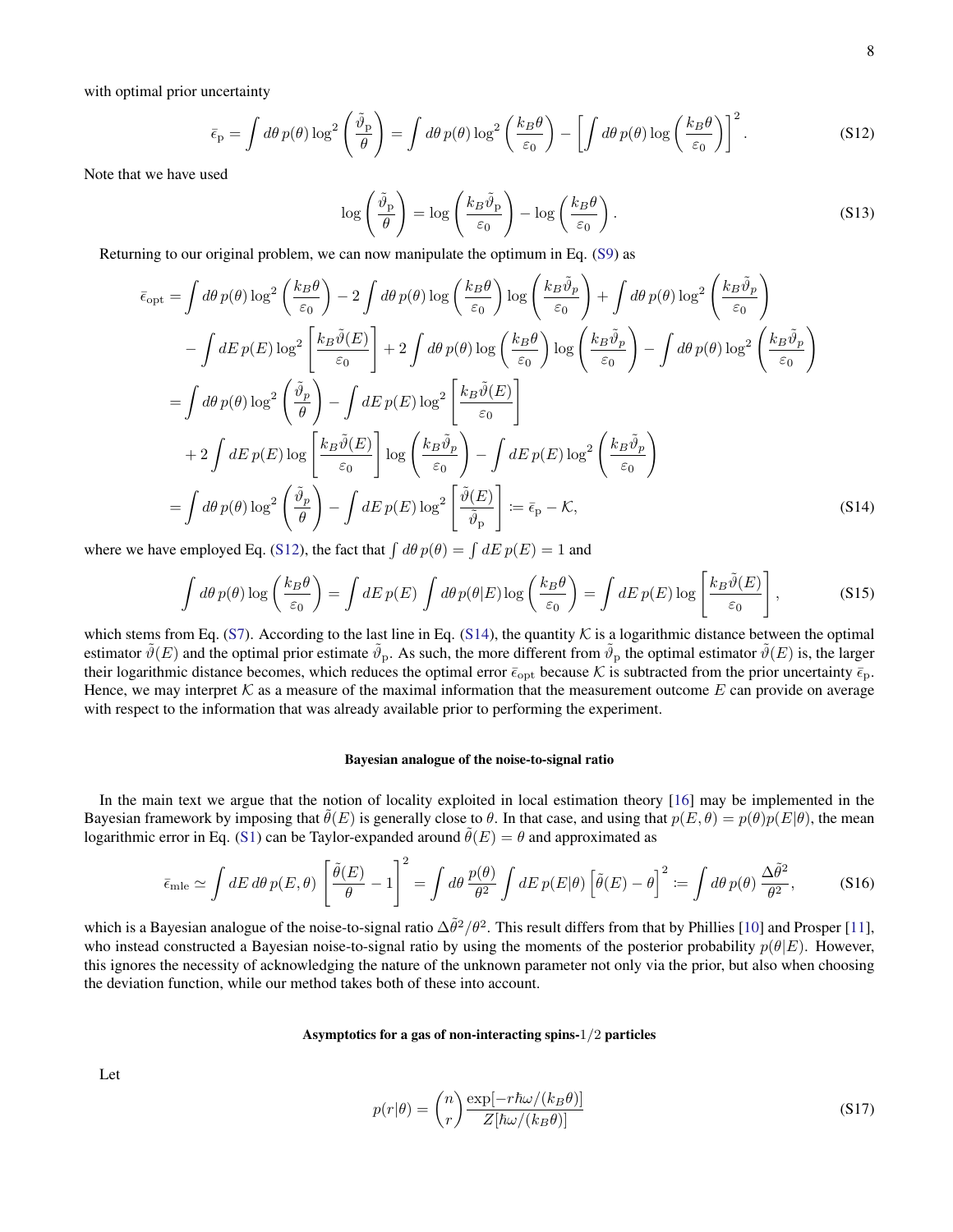be the probability, conditioned on the hypothesis  $\theta$ , of measuring the total energy of a gas of n non-interacting spins-1/2 particles to be  $r\hbar\omega$  [\[12,](#page-4-29) [40\]](#page-4-30), with  $r = 0, 1, \ldots, n$  and partition function

$$
Z\left(\frac{\hbar\omega}{k_B\theta}\right) = \sum_{r=0}^{n} {n \choose r} \exp\left(-\frac{r\hbar\omega}{k_B\theta}\right) = \sum_{r=0}^{n} {n \choose r} \left[\exp\left(-\frac{\hbar\omega}{k_B\theta}\right)\right]^{r} 1^{(n-r)} = \left[\exp\left(-\frac{\hbar\omega}{k_B\theta}\right) + 1\right]^{n}.
$$
 (S18)

According to our results in the main text, the calculation of the Bayesian optimum in Eq. [\(S9\)](#page-2-0) may be approximated as

<span id="page-8-1"></span>
$$
\bar{\epsilon}_{\rm opt} \simeq \bar{\epsilon}_{\rm cr} = \int d\theta \, \frac{p(\theta)}{\theta^2 F(\theta)} \tag{S19}
$$

when  $n \gg 1$ . In our case, the Fisher information becomes

$$
F(\theta) = \sum_{r} \frac{1}{p(r|\theta)} \left[ \frac{\partial p(r|\theta)}{\partial \theta} \right]^2
$$
  
\n
$$
= \sum_{r=0}^{n} {n \choose r} \exp\left(\frac{r\hbar\omega}{k_B\theta}\right) Z\left(\frac{\hbar\omega}{k_B\theta}\right) \left(\frac{\partial}{\partial \theta} \left\{\frac{\exp[-r\hbar\omega/(k_B\theta)]}{Z[\hbar\omega/(k_B\theta)]}\right\} \right)^2
$$
  
\n
$$
= \sum_{r=0}^{n} {n \choose r} \frac{\exp[-r\hbar\omega/(k_B\theta)]}{Z[\hbar\omega/(k_B\theta)]} \left\{\frac{r\hbar\omega}{k_B\theta^2} - \frac{Z'[\hbar\omega/(k_B\theta)]}{Z[\hbar\omega/(k_B\theta)]}\right\}^2
$$
  
\n
$$
= \left\{\frac{Z'[\hbar\omega/(k_B\theta)]}{Z[\hbar\omega/(k_B\theta)]}\right\}^2 - \frac{2\hbar\omega}{k_B\theta^2} \frac{Z'[\hbar\omega/(k_B\theta)]}{Z[\hbar\omega/(k_B\theta)]} \sum_{r=0}^{n} {n \choose r} \frac{\exp[-r\hbar\omega/(k_B\theta)]}{Z[\hbar\omega/(k_B\theta)]} r + \left(\frac{\hbar\omega}{k_B\theta^2}\right)^2 \sum_{r=0}^{n} {n \choose r} \frac{\exp[-r\hbar\omega/(k_B\theta)]}{Z[\hbar\omega/(k_B\theta)]} r^2
$$
  
\n
$$
= \frac{\exp[\hbar\omega/(k_B\theta)]}{n} \left\{\frac{Z'[\hbar\omega/(k_B\theta)]}{Z[\hbar\omega/(k_B\theta)]}\right\}^2
$$
  
\n
$$
= \frac{1}{\theta^2} \left(\frac{\hbar\omega}{2k_B\theta}\right)^2 \frac{n}{\cosh^2[\hbar\omega/(2k_B\theta)]},
$$
 (S20)

where we have used the identities

$$
\sum_{r=0}^{n} {n \choose r} \exp\left(-\frac{r\hbar\omega}{k_B\theta}\right) r = \frac{k_B\theta^2}{\hbar\omega} Z'\left(\frac{\hbar\omega}{k_B\theta}\right),
$$
\n
$$
\sum_{r=0}^{n} {n \choose r} \exp\left(-\frac{r\hbar\omega}{k_B\theta}\right) r^2 = \left(\frac{k_B\theta^2}{\hbar\omega}\right)^2 \frac{\{Z'[\hbar\omega/(k_B\theta)]\}^2}{Z[\hbar\omega/(k_B\theta)]} \left\{1 + \frac{\exp[\hbar\omega/(k_B\theta)]}{n}\right\},
$$
\n(S21)

with

<span id="page-8-0"></span>
$$
Z'\left(\frac{\hbar\omega}{k_B\theta}\right) = \frac{n\hbar\omega}{k_B\theta^2} \frac{Z[\hbar\omega/(k_B\theta)]}{\exp[\hbar\omega/(k_B\theta)] + 1},\tag{S22}
$$

which can be found by differentiating

$$
\sum_{r=0}^{n} \binom{n}{r} \exp\left(-\frac{r\hbar\omega}{k_B\theta}\right) \tag{S23}
$$

with respect to  $\theta$  once and twice, respectively. Then, inserting Eq. [\(S20\)](#page-8-0) into Eq. [\(S19\)](#page-8-1), for  $k_B\theta/(\hbar\omega) \in [0.1, 10]$ , leads to

$$
\bar{\epsilon}_{\rm cr} = \frac{2}{n \log(10)} \left(\frac{k_B}{\hbar \omega}\right)^2 \int_{0.1\hbar\omega/k_B}^{10\hbar\omega/k_B} d\theta \, \theta \, \cosh^2\left(\frac{\hbar \omega}{2k_B \theta}\right) = \frac{2}{n \log(10)} \int_{0.1}^{10} dy \, y \, \cosh^2\left(\frac{1}{2y}\right) \simeq \frac{51.7}{n},\tag{S24}
$$

where  $k_B\theta/(\hbar\omega) := y$  and the value for the last integral has been found numerically. In summary, we have shown that, asymptotically,  $\bar{\epsilon}_{opt} \simeq \bar{\epsilon}_{cr} = 51.7/n$ , as stated in the main discussion.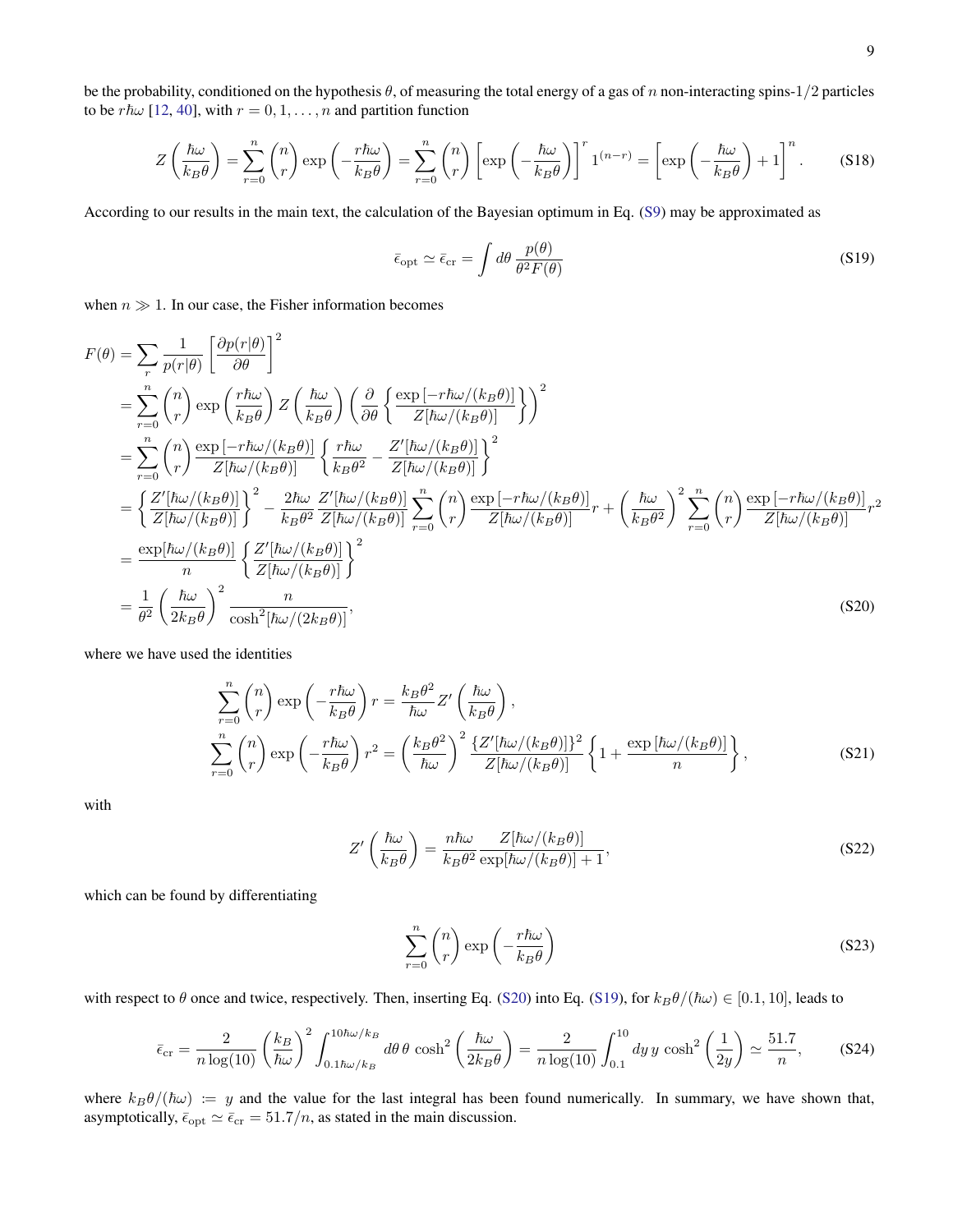*Protocol*

Consider the measurement protocol:

- 1. a gas of n non-interacting spin-1/2 particles is prepared with statistics according to  $p(r|\theta)$  in Eq. [\(S17\)](#page-7-0);
- 2. its total energy  $r\hbar\omega$  is measured; and
- 3. both steps are repeated  $\mu$  times, generating the outcomes  $(r_1, \ldots, r_{\mu}) \coloneqq r$ .

The likelihood function representing the information associated with this protocol is

<span id="page-9-2"></span>
$$
p(\mathbf{r}|\theta) = \prod_{i=1}^{\mu} p(r_i|\theta) = \left[ \prod_{i=1}^{\mu} {n \choose r_i} \right] \exp\left(-\frac{\mu \bar{r} \hbar \omega}{k_B \theta}\right) \left[ \exp\left(-\frac{\hbar \omega}{k_B \theta}\right) + 1 \right]^{-\mu n}, \tag{S25}
$$

where  $\bar{r} \coloneqq \sum_{i=1}^{\mu} r_i / \mu$ .

### *Simulation of outcomes*

For the purpose of illustrating *how* an analysis of experimental data would proceed using the global framework in this work, here we simulate the measurement outcomes  $(r_1, \ldots, r_\mu)$ . First we construct the discrete cumulative distribution

$$
\sum_{m=0}^{r} p(m|T) \coloneqq f_{n,T}(r),\tag{S26}
$$

where  $p(m|T)$  is given by Eq. [\(S17\)](#page-7-0), T is the true temperature, and  $0 \le r \le n$ . By construction,  $0 \le f_{n,T}(r) \le 1$ . Next, we impose  $f_{n,T}(r) = u$ , where u is a uniformly distributed random number between 0 and 1. Inverting this relationship we get

$$
r = f_{n,T}^{-1}(u),
$$
 (S27)

where  $f_{n,T}^{-1}$  is defined such that  $f_{n,T}^{-1}(f_{n,T}(x)) = x$  and  $f_{n,T}(f_{n,T}^{-1}(y)) = y$ . Finally, by generating a string of  $\mu$  random numbers  $(u_1, \ldots, u_\mu)$  between 0 and 1, we arrive at

$$
(r_1, \ldots, r_\mu) = (f_{n,T}^{-1}(u_1), \ldots, f_{n,T}^{-1}(u_\mu)).
$$
\n(S28)

The data in the main text was simulated with a numerical implementation of this procedure. We chose  $k_BT/(\hbar\omega) = 4$ ,  $n = 150$ , and  $\mu = 500$ , and the random numbers were produced using the rand function in MATLAB.

# *Global thermometry in experiments*

Consider the logarithmic deviation function  $\mathcal{D}[\tilde{\theta}(r),\theta] = \log^2[\tilde{\theta}(r)/\theta]$ . To the theorist who is searching for fundamental precision limits, both the correct hypothesis  $\theta$  and the measurement outcomes r that a given scheme may produce are unknown. Hence, theoretical studies such as that in the first part of our work require that we average  $\log^2[\tilde{\theta}(r)/\theta]$  over both temperatures and outcomes weighted by the joint probability  $p(r, \theta)$ , which leads to the uncertainty quantifier [\[62\]](#page-5-12)

<span id="page-9-1"></span>
$$
\bar{\epsilon}_{\text{mle}} = \sum_{\mathbf{r}} \int d\theta \, p(\mathbf{r}, \theta) \log^2 \left[ \frac{\tilde{\theta}(\mathbf{r})}{\theta} \right]. \tag{S29}
$$

The situation an experimentalist faces is, however, different. Since, in experiments, the measurement outcomes  $r$  are known (here, because we simulated them), the uncertainty quantifier for this new situation is instead

<span id="page-9-0"></span>
$$
\bar{\epsilon}_{\text{mle}}(\boldsymbol{r}) \coloneqq \int d\theta \, p(\theta|\boldsymbol{r}) \log^2 \left[ \frac{\tilde{\theta}(\boldsymbol{r})}{\theta} \right],\tag{S30}
$$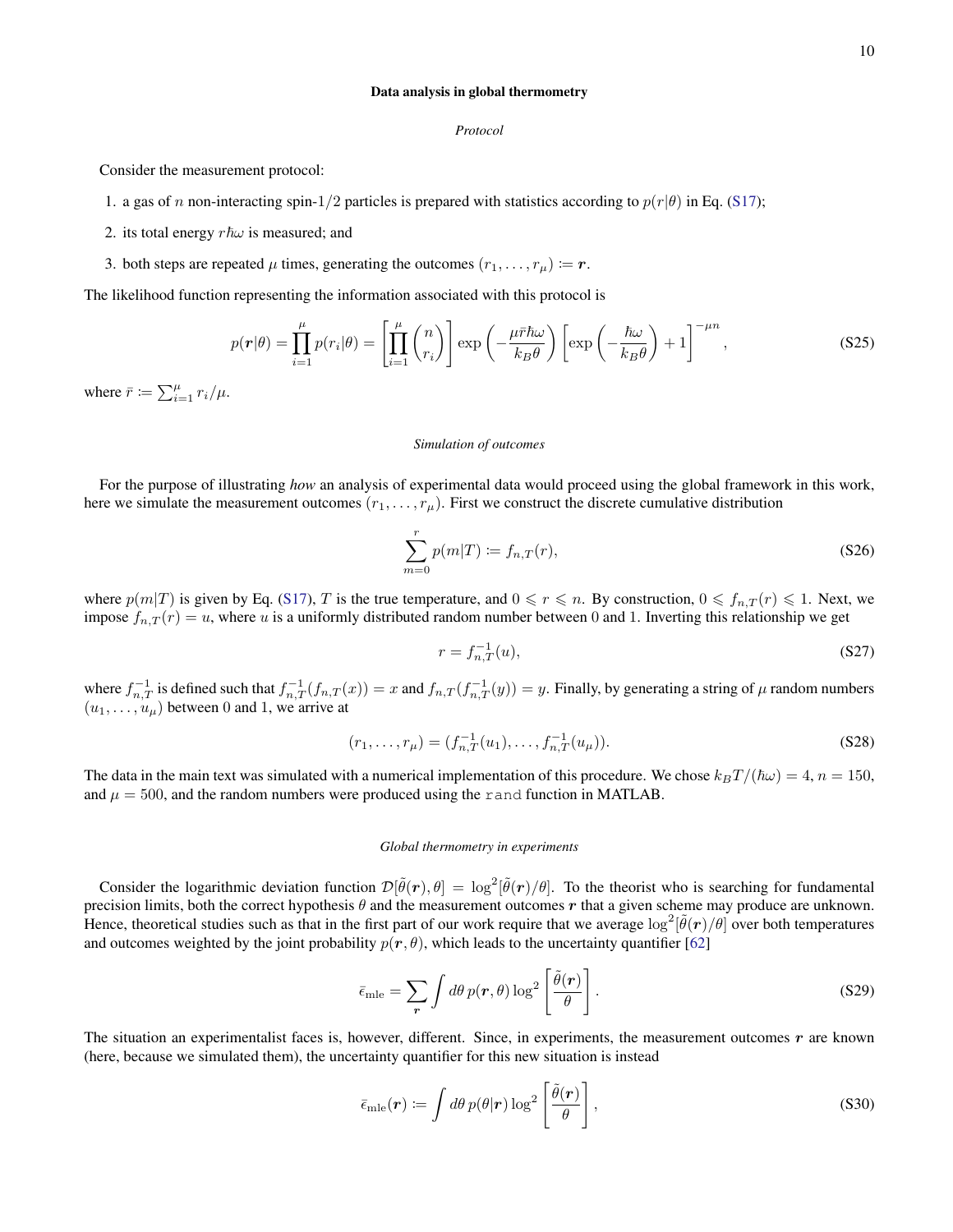where  $p(\theta|\mathbf{r})$  is the posterior probability given, in this case, by

$$
p(\theta|\mathbf{r}) \propto p(\theta)p(\mathbf{r}|\theta) \propto \frac{1}{\theta} \exp\left(-\frac{\mu\bar{r}\hbar\omega}{k_B\theta}\right) \left[\exp\left(-\frac{\hbar\omega}{k_B\theta}\right) + 1\right]^{-\mu n},\tag{S31}
$$

with  $k_B\theta/(\hbar\omega) \in [0.1, 10]$ . As expected, the temperature is still integrated—it is unknown—, but the final error depends now on r. Note that the deviation function is still  $\mathcal{D}[\tilde{\theta}(\mathbf{r}), \theta] = \log^2[\tilde{\theta}(\mathbf{r})/\theta].$ 

A natural question is whether the estimator in Eq. [\(S7\)](#page-1-4) is optimal also with respect to the uncertainty quantifier in Eq. [\(S30\)](#page-9-0). The next section answers in the affirmative—even when theorists and experimentalists need to evaluate their uncertainties differently because their initial information differs, both use the same deviation function and will find the same optimal estimator. For an extended discussion, see, e.g., sections 13.8 and 13.8 of Ref. [\[22\]](#page-4-12), and section 3.2 of Ref. [\[24\]](#page-4-13).

### *Optimal strategy*

The first derivative of Eq. [\(S30\)](#page-9-0) reads

$$
\frac{d\bar{\epsilon}_{\text{mle}}(\bm{r})}{d\tilde{\theta}(\bm{r})} = 2 \int d\theta \, \frac{p(\theta|\bm{r})}{\tilde{\theta}(\bm{r})} \left\{ \log \left[ \frac{k_B \tilde{\theta}(\bm{r})}{\varepsilon_0} \right] - \log \left( \frac{k_B \theta}{\varepsilon_0} \right) \right\}.
$$
 (S32)

Imposing  $d\bar{\epsilon}_{mle}(\mathbf{r})/d\tilde{\theta}(\mathbf{r})=0$  leads to

<span id="page-10-0"></span>
$$
\frac{k_B \tilde{\theta}(r)}{\varepsilon_0} = \exp\left[\int d\theta \, p(\theta|r) \log\left(\frac{k_B \theta}{\varepsilon_0}\right)\right] := \frac{k_B \tilde{\vartheta}(r)}{\varepsilon_0},\tag{S33}
$$

which is the same estimator in Eq. [\(S7\)](#page-1-4) but written in the notation of the spin gas. By inserting Eq. [\(S33\)](#page-10-0) in the expression for the second derivative  $d^2\bar{\epsilon}_{mle}(\vec{r})/d\tilde{\theta}(r)^2$ , one further finds that the latter is positive. Therefore, the estimator in Eq. [\(S33\)](#page-10-0) (or, equivalently, Eq. [\(S7\)](#page-1-4)) leads to a minimal error and is thus optimal with respect to both the theory-motivated uncertainty in Eq. [\(S29\)](#page-9-1), and the experiment-based uncertainty in Eq. [\(S30\)](#page-9-0).

### Data analysis in local thermometry

In the absence of an asymptotically large number of measurement outcomes (i.e.,  $\mu$  is finite and possibly small), local estimation leads to estimates of the form [\[16,](#page-4-6) [19\]](#page-4-9)

<span id="page-10-1"></span>
$$
\tilde{\theta}_L(\mathbf{r}) \pm \Delta \tilde{\theta}_L = \left\{ \theta_0 + \frac{1}{\mu F(\theta_0)} \frac{\partial \log[p(\mathbf{r}|\theta)]}{\partial \theta} \Big|_{\theta = \theta_0} \right\} \pm \frac{1}{\sqrt{\mu F(\theta_0)}},
$$
\n(S34)

where  $\theta_0$  is an initial 'hint' at the true temperature.

From equation Eq. [\(S25\)](#page-9-2) we see that

$$
\frac{\partial \log[p(r|\theta)]}{\partial \theta} = \frac{\mu \hbar \omega}{k_B \theta^2} \left\{ \bar{r} - \frac{n}{\exp[\hbar \omega/(k_B \theta)] + 1} \right\}.
$$
 (S35)

By inserting this and the Fisher information [\(S20\)](#page-8-0) in Eq. [\(S34\)](#page-10-1), we find that the local estimate associated with the *n*-spin gas is

$$
\tilde{\theta}_L(r) = \theta_0 \left\{ 1 + \frac{k_B \theta_0}{\hbar \omega} \left[ \frac{4\bar{r}}{n} \cosh^2 \left( \frac{\hbar \omega}{2k_B \theta_0} \right) - \exp \left( -\frac{\hbar \omega}{k_B \theta_0} \right) - 1 \right] \right\}
$$
(S36)

with uncertainty

$$
\Delta \tilde{\theta}_L = \frac{1}{\sqrt{\mu n}} \frac{2k_B \theta_0^2}{\hbar \omega} \cosh\left(\frac{\hbar \omega}{2k_B \theta_0}\right). \tag{S37}
$$

The local estimator examined in the main text is based on the choice  $k_B\theta_0/(\hbar\omega) = 3$ , which is close to the true temperature  $k_BT/(\hbar\omega) = 4$ . All other simulation parameters were chosen as in indicated in the previous section.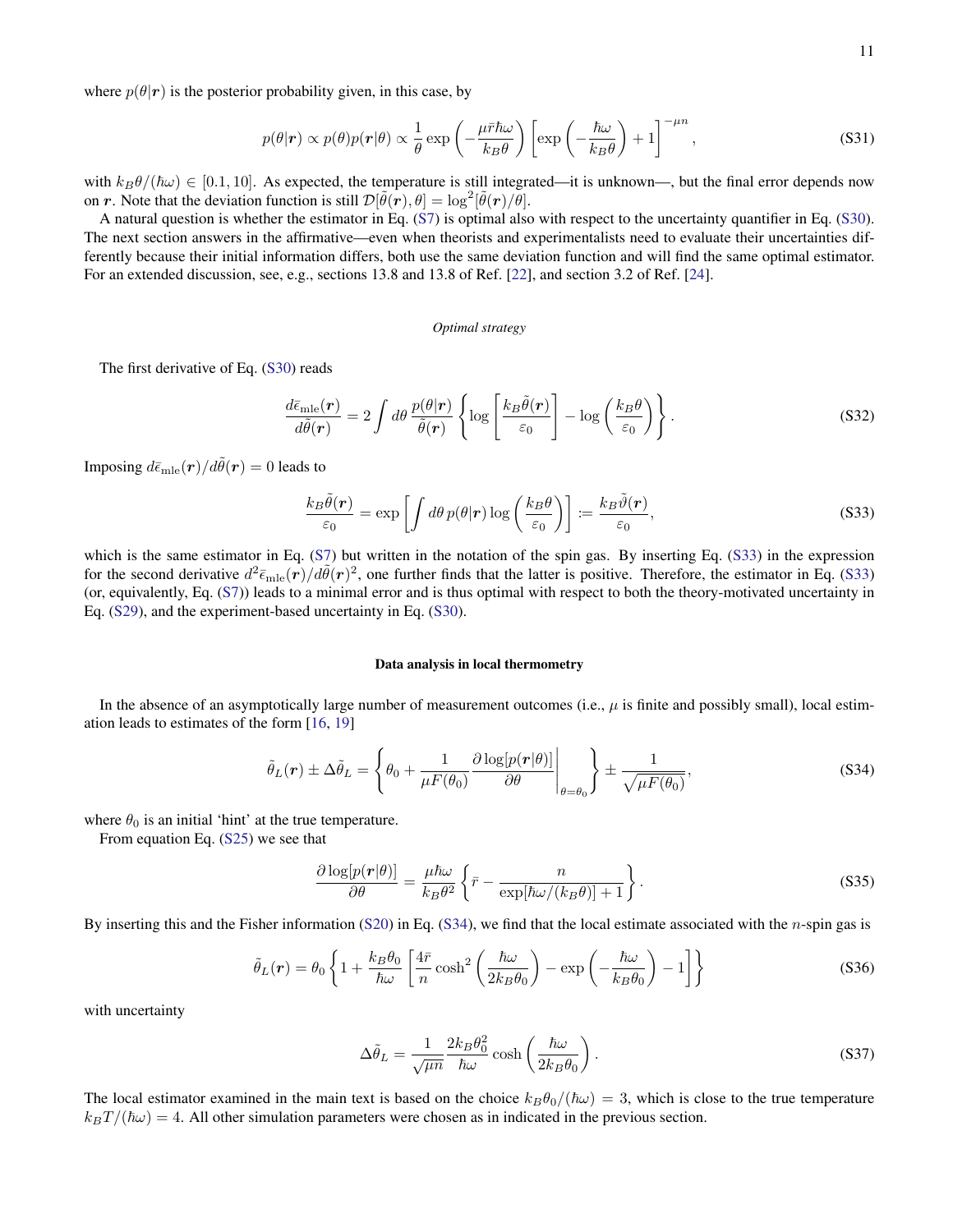

<span id="page-11-2"></span>Figure 2. (colour online) a) Global estimate (shaded blue) from position measurements  $x$  on a quantum harmonic oscillator in the canonical ensemble. This is to be compared with the fit of position histograms to a Gaussian profile  $A \exp[-x^2/(2\sigma^2)]$ , from where three temperature estimates (black circles), for  $\mu = 50$ , 100 and 200, have ben generated. Specifically, these are found by inverting the relationship between variance  $\sigma$  and temperature  $\theta$  in Eq. [\(S39\)](#page-11-0). As can be observed, the global estimates oscillate around the true temperature (solid red) even when the number of trials  $\mu$  is low. In contrast, the asymptotic estimates are biased towards larger temperatures unless  $\mu \gtrsim 200$ . Plots (b-d) show the aforementioned histograms (red circles) together with the associated Gaussian fits (solid black). The uncertainty areas (shaded black) have been calculated by propagating the standard errors of the estimates for A and  $\sigma$ .

### Thermometry beyond energy measurements

Scale-invariant global thermometry is not restricted to protocols that measure energy. For example, consider a harmonic oscillator with mass m, angular frequency  $\omega$  and coordinate q. Measuring the position, the probability that the dimensionless position coordinate  $x := q\sqrt{m\omega/\hbar}$  lies between x and  $x + dx$  is given, in the canonical ensemble, by [\[63\]](#page-5-13)

<span id="page-11-1"></span>
$$
p(x|\theta)dx = \frac{\exp\{-x^2/[2\,\sigma(\theta)^2]\}}{\sqrt{2\pi\sigma(\theta)^2}}\,dx,\tag{S38}
$$

where

<span id="page-11-0"></span>
$$
\sigma(\theta) = \sqrt{\frac{1}{2} \coth\left(\frac{\hbar \omega}{2k_B \theta}\right)}.
$$
\n(S39)

We see that, even when energy is no longer the measured quantity, Eq. [\(S38\)](#page-11-1) only depends on the ratio of energies  $\hbar \omega/2$  and  $k_B\theta$ . As such, the arguments leading to the prior  $p(\theta) \propto 1/\theta$  and the deviation function  $\mathcal{D}[\tilde{\theta}(\bm{x}), \theta] = \log^2[\tilde{\theta}(\bm{x})/\theta]$  apply.

To verify that global thermometry renders the correct temperature in this scenario, we simulated a string of outcomes  $x =$  $(x_1, \ldots, x_\mu)$  drawn from the thermal distribution in Eq. [\(S38\)](#page-11-1), with true temperature  $k_BT/(\hbar\omega) = 6$ . Given the posterior probability  $p(\theta|\mathbf{x}) \propto p(\theta) \prod_{i=1}^{\mu} p(x_i|\theta)$ , with  $k_B \theta/(\hbar \omega) \in [0.1, 10]$ , the calculation of the global estimate  $\tilde{\vartheta}(\mathbf{x}) \pm \Delta \tilde{\vartheta}(\mathbf{x}) =$  $\tilde{\vartheta}(x)[1 \pm \sqrt{\bar{\epsilon}_{\text{mle}}(x)}]$  proceeds as in the main text. The result, represented as a blue shaded area in Fig. [2](#page-11-2) a), shows how the global estimate oscillates around the correct temperature (red solid line) and converges from  $\mu \sim 100$  trials.